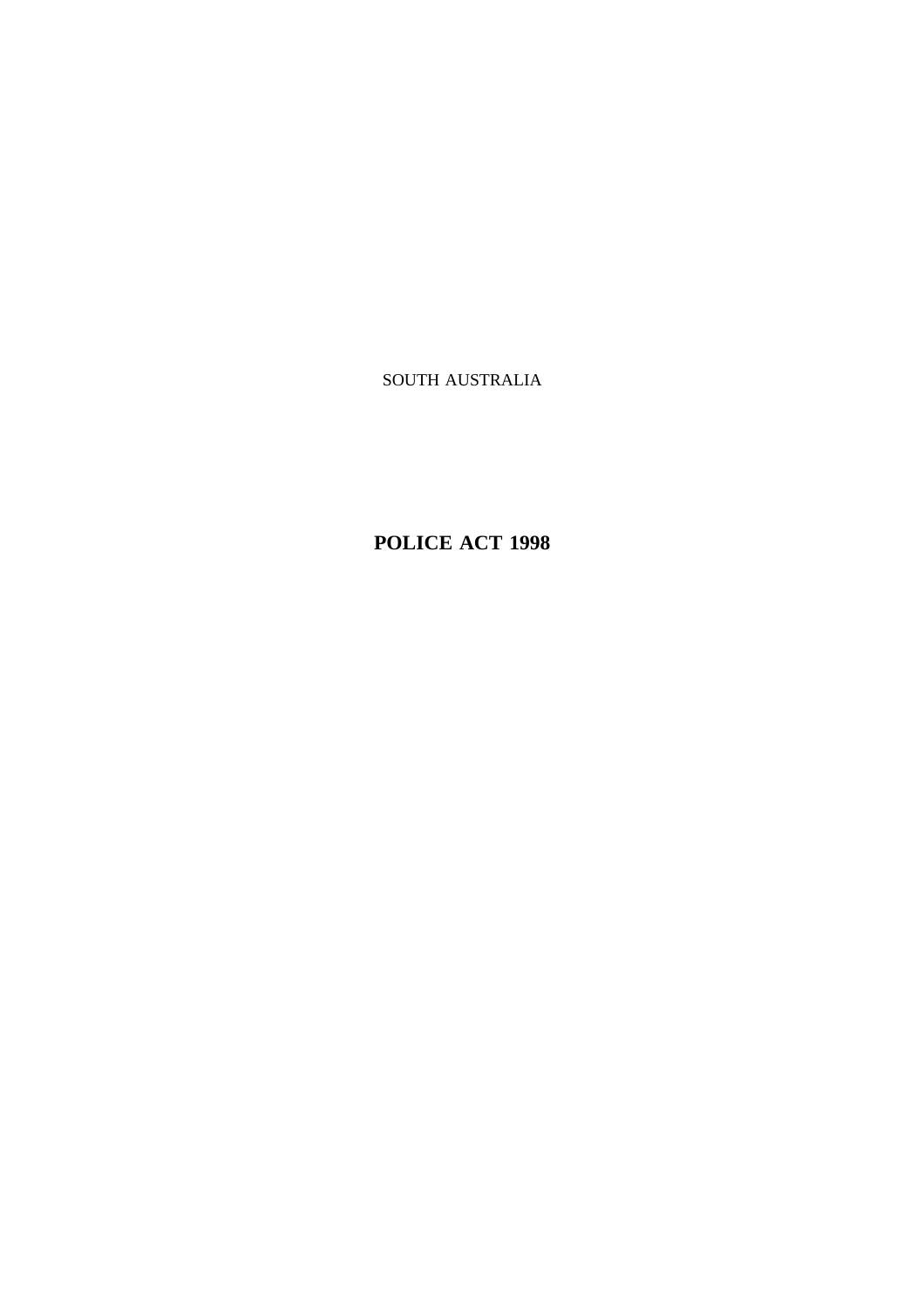## **SUMMARY OF PROVISIONS**

## **PART 1 PRELIMINARY**

- 1. Short title
- 2. Commencement
- 3. Interpretation

#### **PART 2 GENERAL**

- 4. Composition of police
- 5. Purpose of police
- 6. Commissioner responsible for control and management of police
- 7. Exclusion of directions in relation to employment of particular persons
- 8. Directions to Commissioner to be Gazetted and laid before Parliament
- 9. Commissioner also responsible for control and management of police cadets and police medical officers
- 10. General management aims and standards
- 11. Orders

## **PART 3**

#### **COMMISSIONER, DEPUTY COMMISSIONER AND ASSISTANT COMMISSIONERS**

- 12. Appointment of Commissioner of Police<br>13. Conditions of Commissioner's appointment
- 13. Conditions of Commissioner's appointment
- 14. Deputy Commissioner
- 15. Assistant Commissioners
- 16. Conditions of appointment of Deputy and Assistant Commissioners
- 17. Termination of appointment of Commissioner or Deputy or Assistant Commissioner
- 18. Resignation
- 19. Delegation

## **PART 4 OTHER MEMBERS OF S.A. POLICE**

#### **DIVISION 1—APPOINTMENT AND RESIGNATION**

- 20. Appointment of officers
- 21. Appointment of sergeants and constables
- 22. Further division of ranks<br>23. Term appointments for co
- Term appointments for certain positions
- 24. Appointment of community police
- 25. Police oath or affirmation
- 26. Effect of appointment and oath or affirmation
- 27. Probationary appointment
- 28. Performance standards for officers
- 29. Resignation and relinquishment of official duties

#### **DIVISION 2—SPECIAL PROVISIONS RELATING TO COMMUNITY POLICE**

- 30. Powers, responsibilities and immunities of community police
- 31. Suspension or termination of appointment of community police
- 32. Conditions of appointment of community police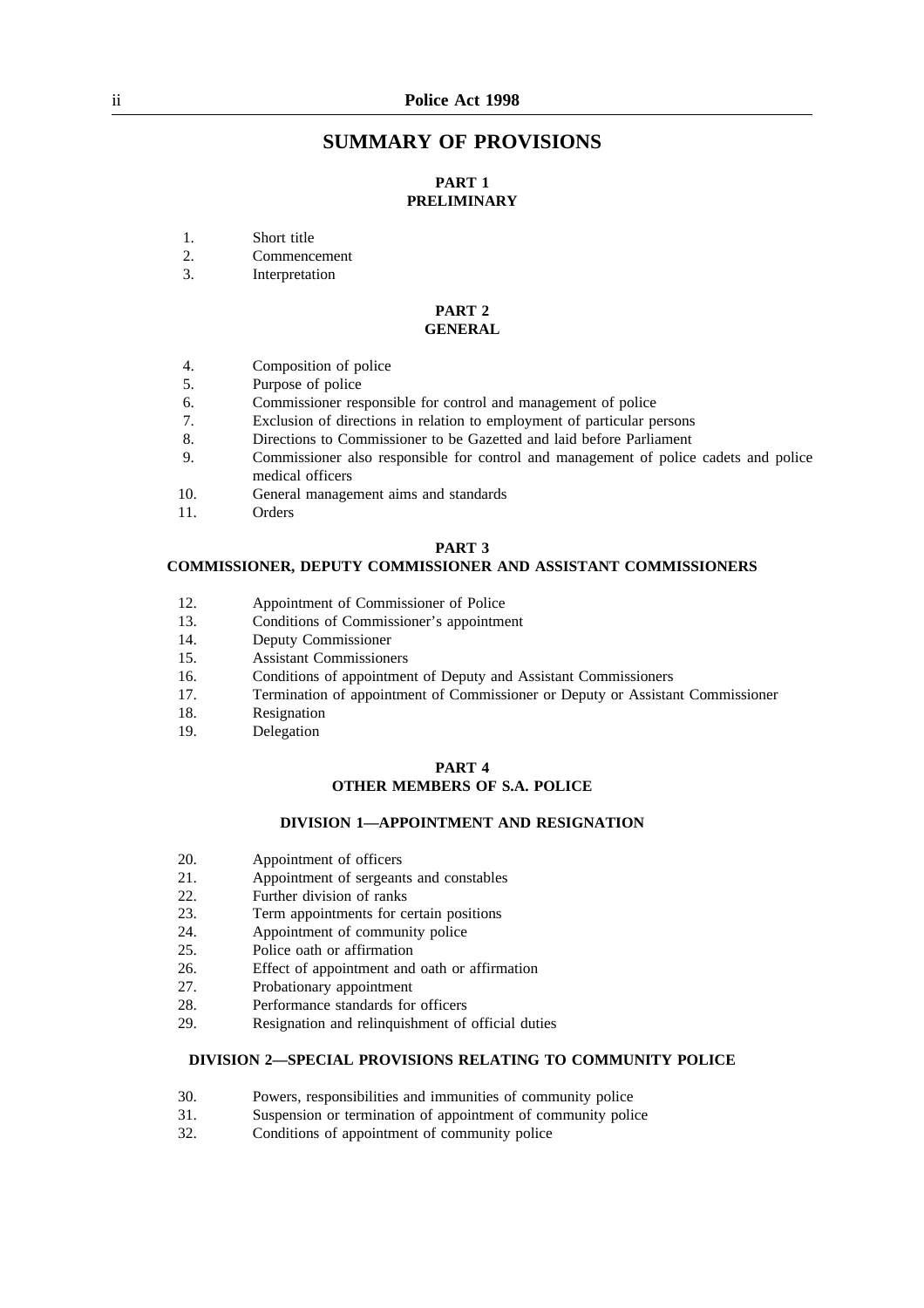## **PART 5**

#### **POLICE CADETS AND POLICE MEDICAL OFFICERS**

- 33. Police cadets
- 34. Suspension or termination of appointment of police cadets
- 35. Resignation and relinquishment of official duties
- 36. Police medical officers

#### **PART 6**

## **MISCONDUCT AND DISCIPLINE OF POLICE AND POLICE CADETS**

- 37. Code of conduct
- 38. Report and investigation of breach of Code
- 39. Charge for breach of Code
- 40. Orders for punishment following offence or charge of breach of Code
- 41. Suspension where charge of offence or breach of Code
- 42. Minor misconduct
- 43. Right to apply for review of informal inquiry, etc.
- 44. Monitoring of informal inquiries, etc.

#### **PART 7**

#### **TERMINATION AND TRANSFER OF POLICE**

- 45. Physical or mental disability or illness
- 46. Unsatisfactory performance
- 47. Power to transfer

#### **PART 8**

## **REVIEW OF CERTAIN TERMINATION, TRANSFER AND PROMOTION DECISIONS**

#### **DIVISION 1—TERMINATION REVIEWS**

- 48. Right of review
- 49. Determination of application
- 50. Reasons for decision
- 51. Appeal from decision of Tribunal

#### **DIVISION 2—TRANSFER REVIEWS**

52. Review of certain transfers

#### **DIVISION 3—PROMOTION REVIEWS**

- 53. Interpretation and application
- 54. Processes for appointment or nomination for prescribed promotional positions
- 55. Right of review
- 56. Grounds for application for review
- 57. Determination of application
- 58. Determination of question of eligibility for appointment

# **PART 9**

## **SPECIAL CONSTABLES**

- 59. Appointment of special constables
- 60. Oath or affirmation by special constables
- 61. Duties and powers of special constables
- 62. Suspension or termination of appointment of special constables
- 63. Allowances and equipment for special constables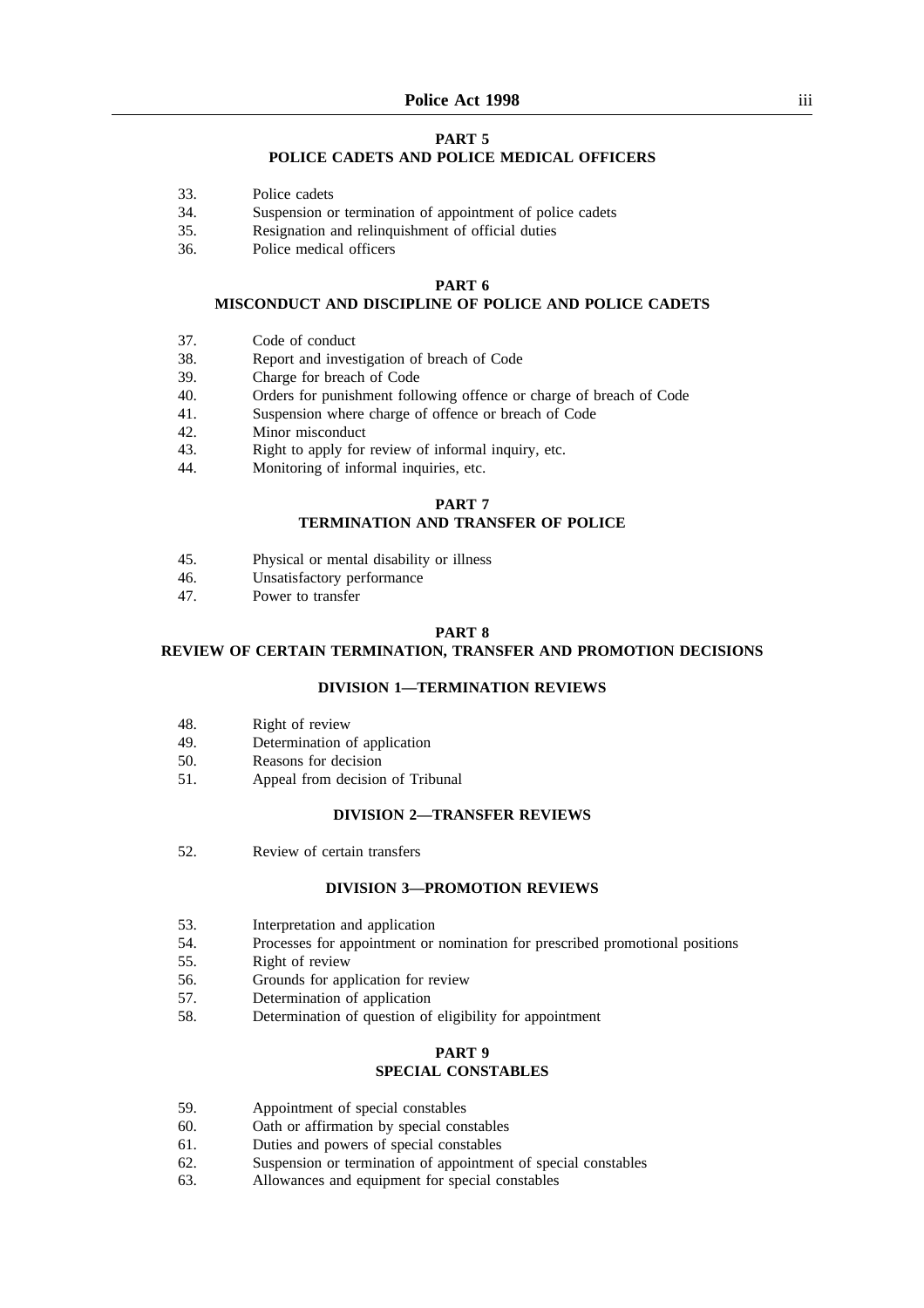#### **PART 10 MISCELLANEOUS**

- 64. Appointment and promotion procedures
- 65. Protection from liability for members of S.A. Police
- 66. Members subject to duty in or outside State
- 67. Divestment or suspension of powers<br>68. Duty to deliver up equipment, etc.
- Duty to deliver up equipment, etc.
- 69. False statements in applications for appointment<br>70. Suspension or revocation of suspension under A
- Suspension or revocation of suspension under Act or regulations
- 71. Evidence of appointment
- 72. Execution of process
- 73. Allowances
- 74. Impersonating police and unlawful possession of police property
- 75. Annual reports by Commissioner
- 76. Regulations

## **SCHEDULE 1**

*Police Review Tribunal*

## **SCHEDULE 2**

*Repeal and Transitional Provisions*

## **SCHEDULE 3**

*Consequential Amendments*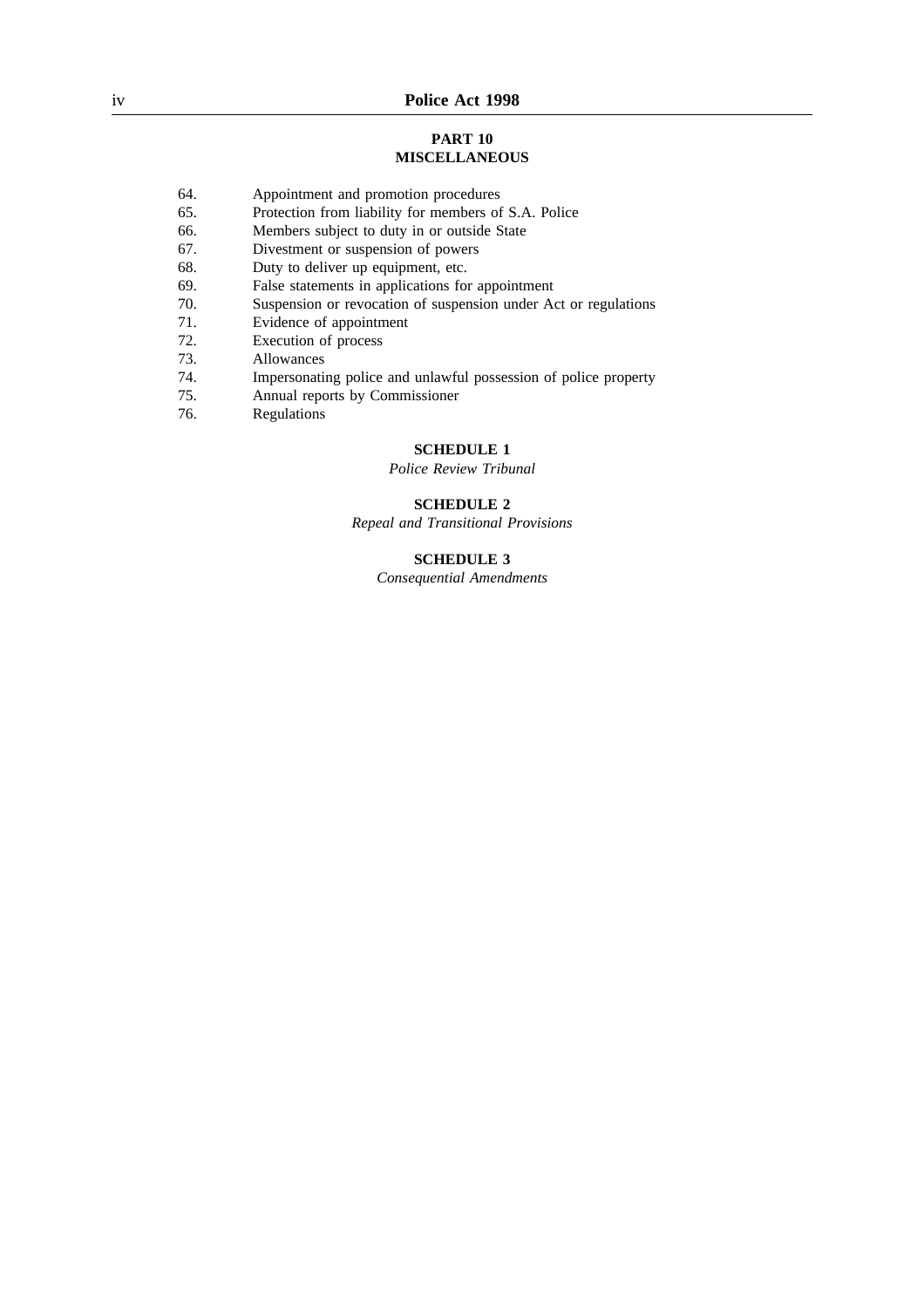# **POLICE ACT 1998**

being

Police Act 1998 No. 55 of 1998 [Assented to 3 September 1998]<sup>1</sup>

- <sup>1</sup> Came into operation 1 July 1999: *Gaz*. 30 June 1999, p. 3310.
- N.B. The amendments effected to this Act by the *District Court (Administrative and Disciplinary Division) Amendment Act 2000* have not been brought into operation.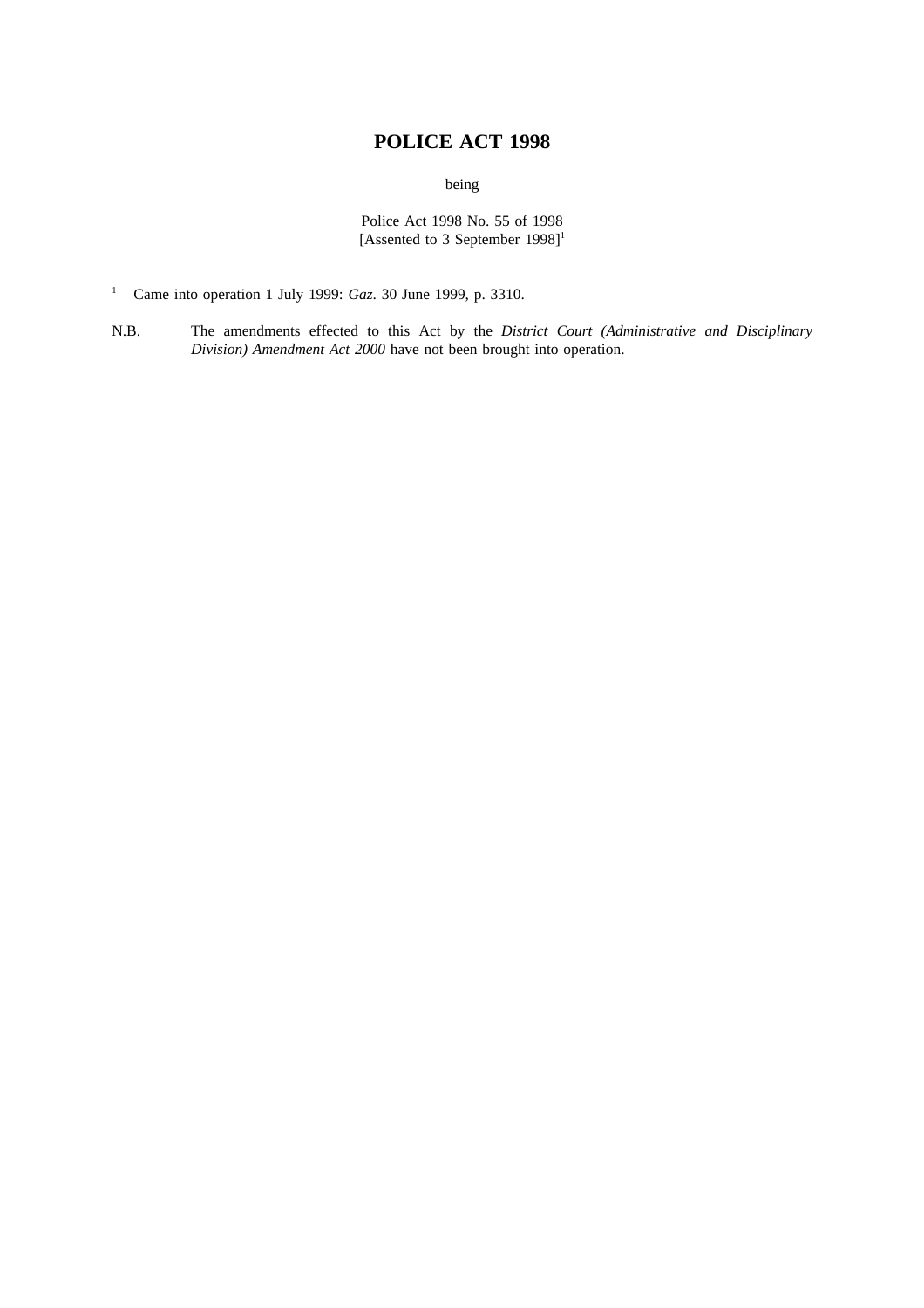**An Act to make provision for the establishment and management of South Australia Police; to repeal the Police Act 1952; to make consequential amendments to the Acts Interpretation Act 1915 and the Police Superannuation Act 1990; and for other purposes.**

The Parliament of South Australia enacts as follows:

## **PART 1 PRELIMINARY**

## **Short title**

**1.** This Act may be cited as the *Police Act 1998*.

## **Commencement**

**2.** This Act will come into operation on a day to be fixed by proclamation.

## **Interpretation**

**3.** In this Act—

"**Assistant Commissioner**" means an Assistant Commissioner of Police appointed under Part 3;

"**Code**" means the Code of Conduct established by regulation under Part 6;

"**Commissioner**" means the Commissioner of Police appointed under Part 3;

"**community constable**" means a person appointed under Part 4 to be a community constable, and "**community police**" means community constables as a group;

"**Deputy Commissioner**" means the Deputy Commissioner of Police appointed under Part 3;

"**member of S.A. Police**" means the Commissioner, the Deputy Commissioner or an Assistant Commissioner or any person appointed under Part 4, but does not include a police cadet, police medical officer or special constable;

"**merit**", in relation to selection processes for filling positions, means—

- *(a)* the extent to which each of the applicants has a record of good conduct and integrity; and
- *(b)* the extent to which each of the applicants has abilities, aptitude, skills, qualifications, knowledge, experience (including community experience), potential for development and personal qualities relevant to the carrying out of the duties in question; and
- *(c)* the manner in which each of the applicants carried out any previous employment or occupational duties or functions;

"**minor misconduct**" means conduct of a kind agreed or determined to constitute minor misconduct and set out in a notice tabled before both Houses of Parliament under section 3 of the *Police (Complaints and Disciplinary Proceedings) Act 1985*;

"**officer**" means a member of S.A. Police of or above the rank of inspector;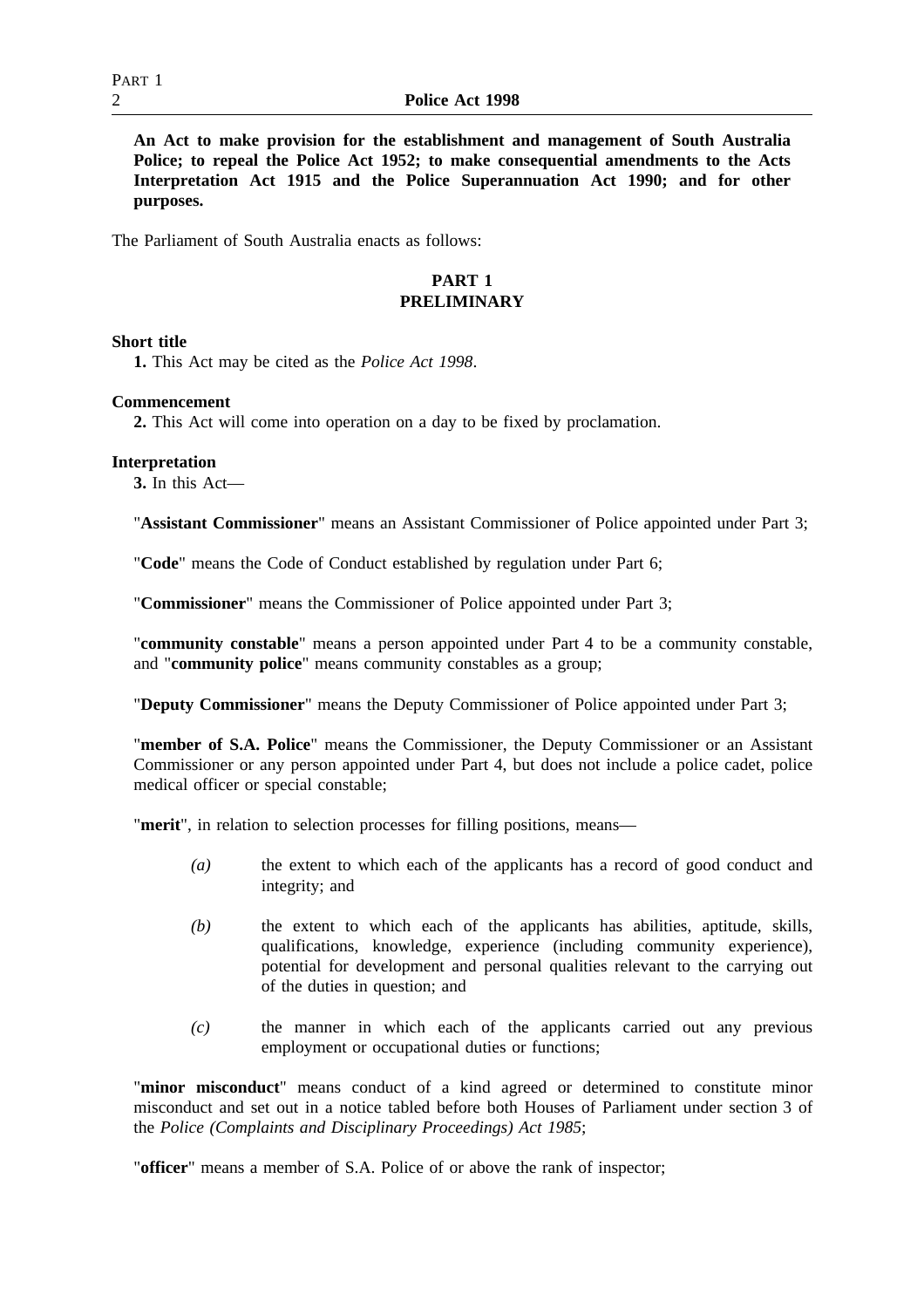"**police cadet**" means a person appointed under Part 5 to be a police cadet;

"**Police Complaints Authority**" means the Police Complaints Authority established under the *Police (Complaints and Disciplinary Proceedings) Act 1985*;

"**Police Disciplinary Tribunal**" means the Police Disciplinary Tribunal established under the *Police (Complaints and Disciplinary Proceedings) Act 1985*;

"**Police Review Tribunal**" means the Police Review Tribunal established under Schedule 1;

"**South Australia Police**" or "**S.A. Police**" *see section 4*;

"**selection processes**" means processes by which applications are sought and applicants selected for the purpose of filling a position;

"**special constable**" means a person appointed under Part 9 to be a special constable.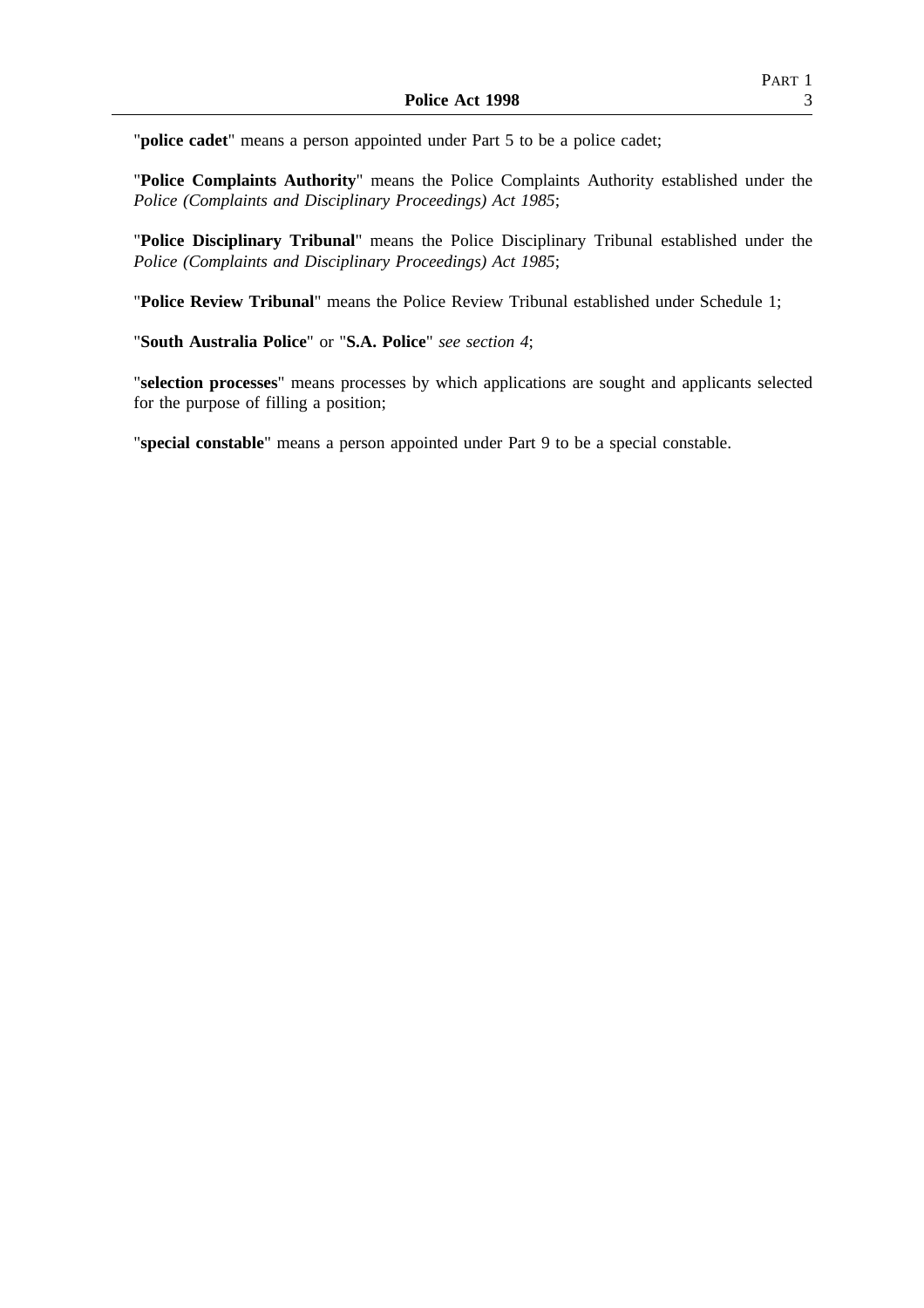# **PART 2 GENERAL**

## **Composition of police**

**4.** *South Australia Police* (in this Act referred to as "**S.A. Police**") consists of—

- *(a)* the Commissioner of Police; and
- *(b)* the Deputy Commissioner of Police; and
- *(c)* the Assistant Commissioners of Police; and
- *(d)* the other officers and members (including community constables) appointed under Part 4.

## **Purpose of police**

**5.** The purpose of S.A. Police is to reassure and protect the community in relation to crime and disorder by the provision of services to—

- *(a)* uphold the law; and
- *(b)* preserve the peace; and
- *(c)* prevent crime; and
- *(d)* assist the public in emergency situations; and
- *(e)* co-ordinate and manage responses to emergencies; and
- *(f)* regulate road use and prevent vehicle collisions.

## **Commissioner responsible for control and management of police**

**6.** Subject to this Act and any written directions of the Minister, the Commissioner is responsible for the control and management of S.A. Police.

## **Exclusion of directions in relation to employment of particular persons**

**7.** No Ministerial direction may be given to the Commissioner in relation to the appointment, transfer, remuneration, discipline or termination of a particular person.

## **Directions to Commissioner to be Gazetted and laid before Parliament**

**8.** The Minister must cause a copy of any direction given to the Commissioner to be—

- *(a)* published in the *Gazette* within eight days of the date of the direction; and
- *(b)* laid before each House of Parliament within six sitting days of the date of the direction if Parliament is then in session, or, if not, within six sitting days after the commencement of the next session of Parliament.

## **Commissioner also responsible for control and management of police cadets and police medical officers**

**9.** The Commissioner is also responsible for the control and management of the police cadets and police medical officers.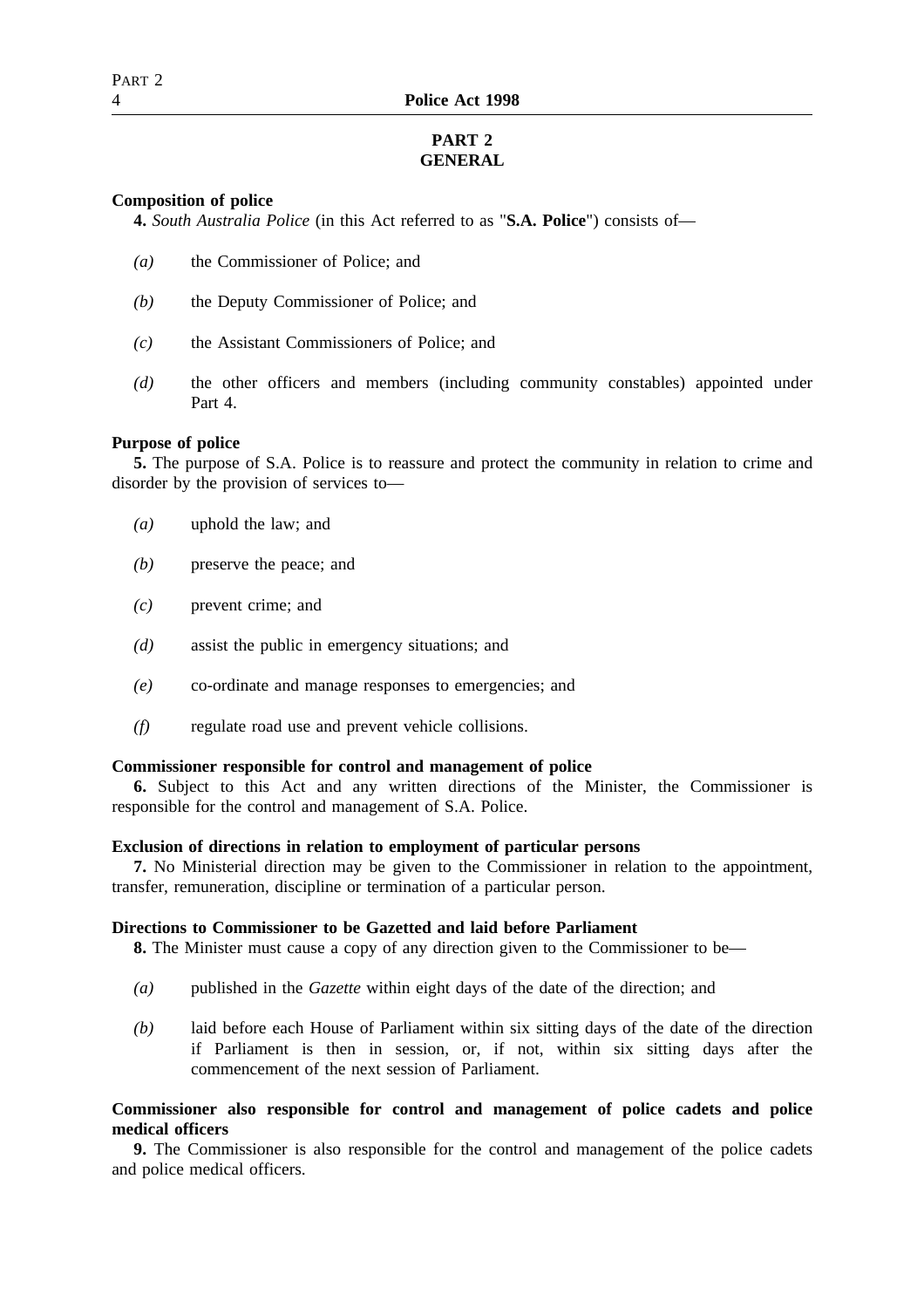## **General management aims and standards**

**10.** (1) The Commissioner must ensure that management practices are followed with respect to S.A. Police and the police cadets and police medical officers that are directed towards—

- *(a)* effective, responsive and efficient delivery of services; and
- *(b)* maintenance of structures, systems and processes that are not excessively formal and can adapt quickly to changing demands; and
- *(c)* development, encouragement and full utilisation of the abilities of all personnel through ongoing training and education and appropriate remuneration; and
- *(d)* effective, prudent and fully accountable management of resources; and
- *(e)* continuous improvement in the delivery of services.

(2) With respect to personnel management, the Commissioner must ensure that practices are followed under which—

- *(a)* selection processes for filling positions are based on a proper assessment of merit; and
- *(b)* employees are treated fairly and consistently and are not subjected to arbitrary or capricious administrative decisions; and
- *(c)* there is no unlawful discrimination against employees or persons seeking to become employees; and
- *(d)* the diversity of personnel is used to advantage; and
- *(e)* equal opportunities for promotion and advancement are afforded to all employees; and
- *(f)* employees are afforded reasonable avenues of redress against improper or unreasonable administrative decisions; and
- *(g)* working conditions are kept safe and healthy; and
- *(h)* there is no nepotism or patronage.

## **Orders**

**11.** (1) The Commissioner may make or give general or special orders, not inconsistent with this Act, for the control and management of S.A. Police and the police cadets and police medical officers.

- (2) The orders may make provision concerning—
- *(a)* the various duties to be performed; and
- *(b)* the manner in which and the time and place at which the various duties are to be performed and any other matters relating to their performance; and
- *(c)* the requirements or qualifications for appointment or promotion; and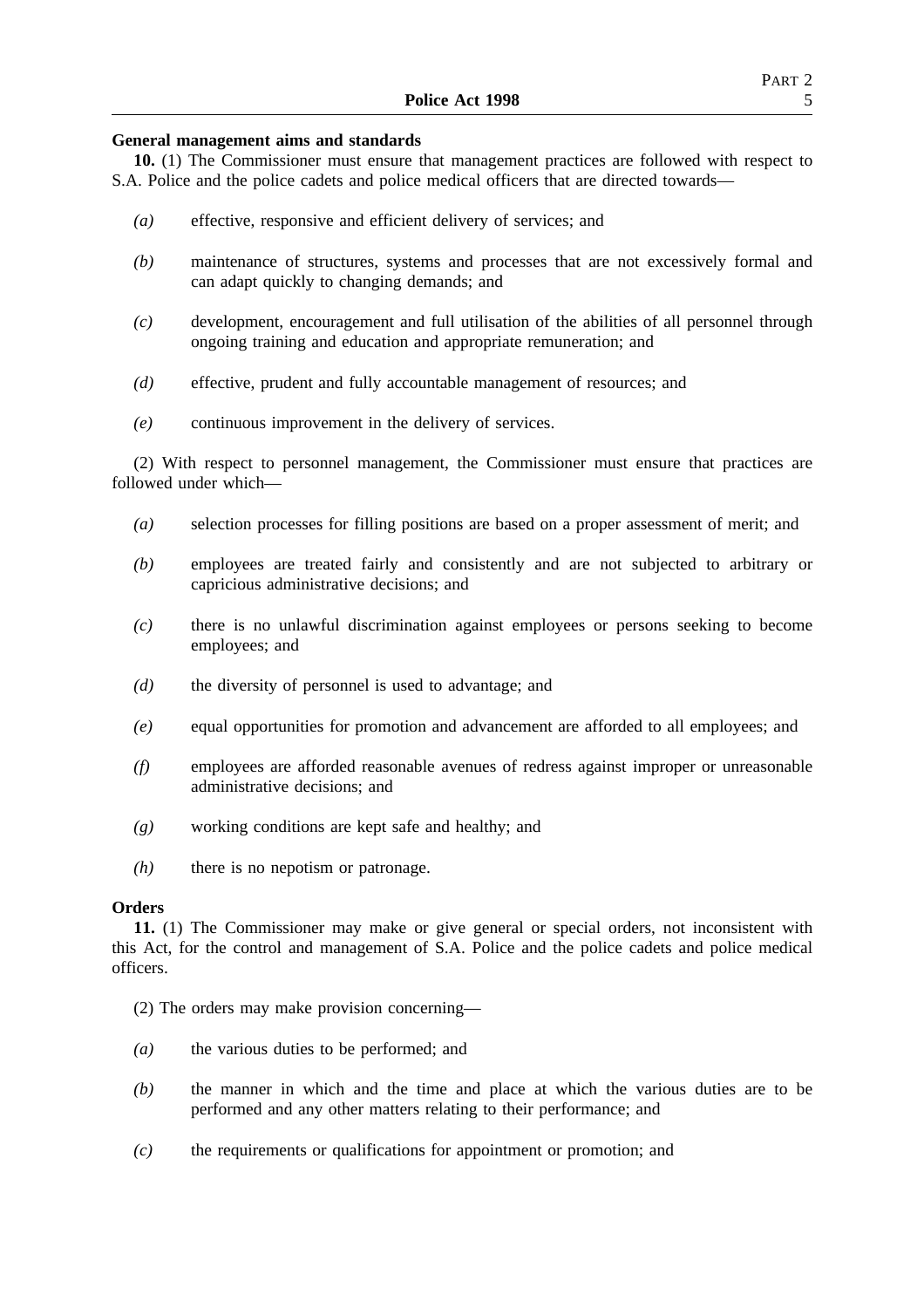- *(a)* may be varied or revoked by the Commissioner; and
- *(b)* will not be taken to be a form of subordinate legislation to which the *Subordinate Legislation Act 1978* applies.

(4) The power of the Commissioner to give binding orders or directions is not restricted by the provision for the making of general or special orders or the contents of any general or special orders.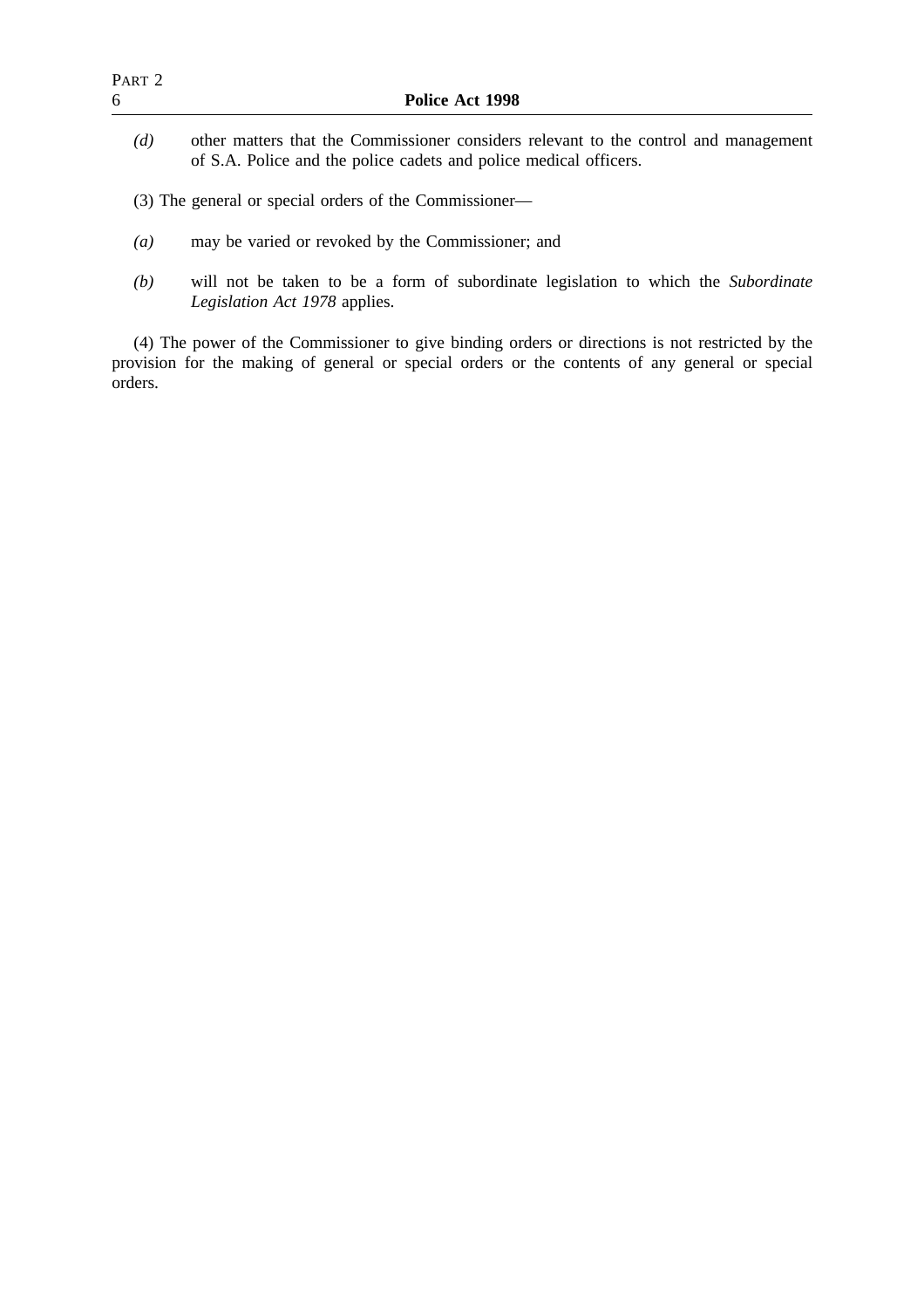## **PART 3**

## **COMMISSIONER, DEPUTY COMMISSIONER AND ASSISTANT COMMISSIONERS**

#### **Appointment of Commissioner of Police**

**12.** The Governor may appoint a person to be the Commissioner of Police.

#### **Conditions of Commissioner's appointment**

**13.** (1) The conditions of appointment of the Commissioner are to be subject to a contract between the Commissioner and the Premier.

(2) The contract must specify—

- *(a)* that the Commissioner is appointed for a term not exceeding five years specified in the contract and is eligible for reappointment; and
- *(b)* that the Commissioner is to meet performance standards as set from time to time by the Minister (which must be consistent with the aims and requirements of this Act); and
- *(c)* that the Commissioner is entitled to remuneration and other benefits specified in the contract; and
- *(d)* the sums representing the values of the benefits (other than remuneration); and
- *(e)* the total remuneration package value under the contract.

(3) The decision whether to reappoint at the end of a term of appointment must be made and notified to the Commissioner not less than three months before the end of the term.

(4) The remuneration and other monetary benefits under the contract are a charge on the Consolidated Account of the State which is appropriated to the necessary extent.

(5) The Minister must, on setting or varying the performance standards to be met by the Commissioner, cause a statement of the standards or variation to be laid before each House of Parliament within six sitting days if Parliament is then in session or, if not, within six sitting days after the commencement of the next session of Parliament.

(6) The Minister must, on notifying a person of a decision not to reappoint the person as the Commissioner at the end of a term of appointment, cause a statement of the reasons for that decision to be laid before each House of Parliament within six sitting days if Parliament is then in session or, if not, within six sitting days after the commencement of the next session of Parliament.

#### **Deputy Commissioner**

**14.** (1) The Governor may appoint a Deputy Commissioner of Police.

(2) The Deputy Commissioner must exercise and perform such of the powers, authorities, duties and functions of the Commissioner as the Commissioner may direct (either generally or in a special case).

(3) When the Commissioner is absent from duty because of illness or for any other reason, or during a vacancy in the position of the Commissioner, the Deputy Commissioner may exercise and perform all the powers, authorities, duties, and functions conferred or imposed on the Commissioner by or under this or another Act or any law.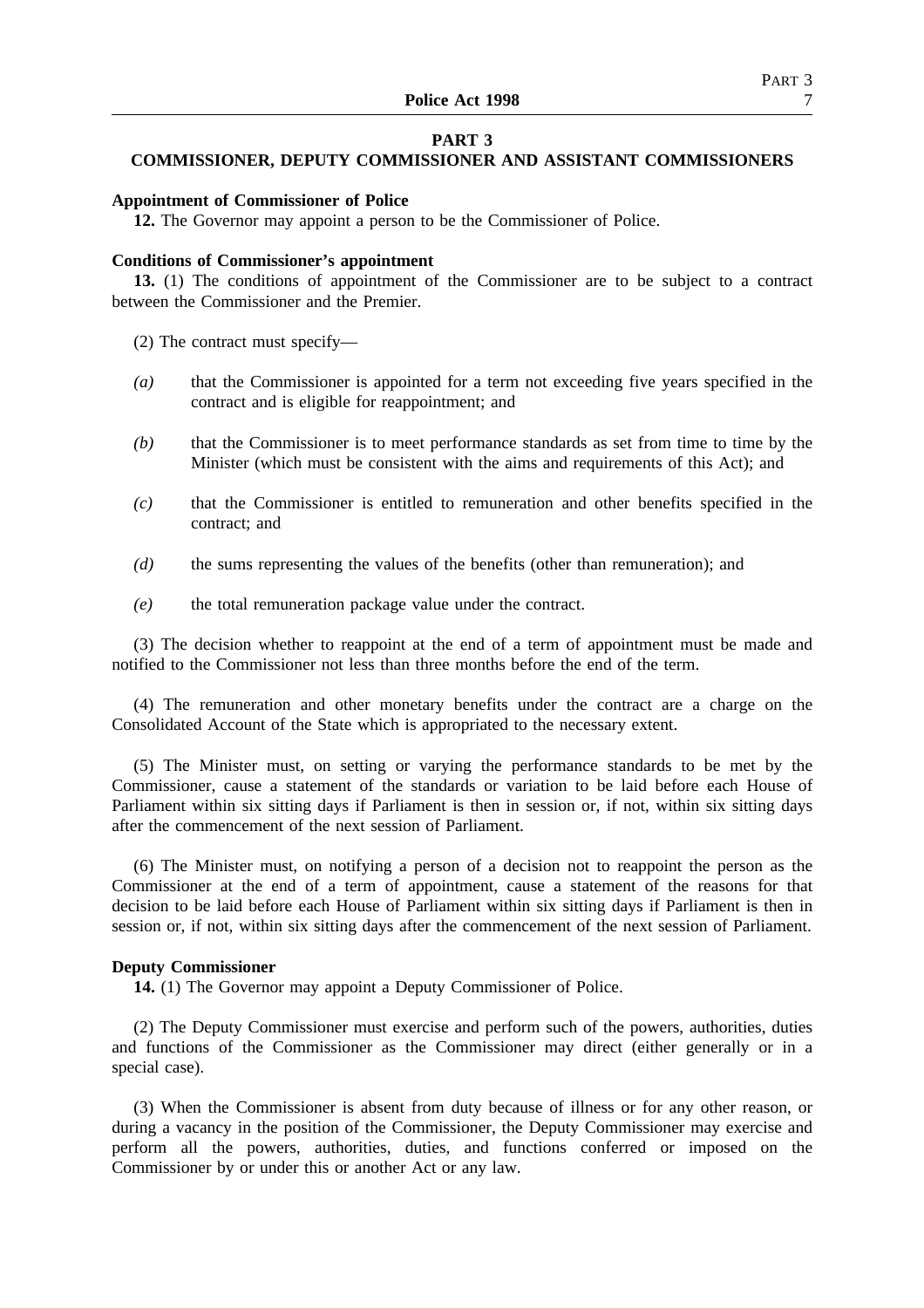## **Assistant Commissioners**

**15.** (1) The Commissioner may appoint as many Assistant Commissioners of Police as the Commissioner thinks necessary.

(2) When the Deputy Commissioner is absent from duty because of illness or for any other reason, or during a vacancy in the position of the Deputy Commissioner—

- *(a)* the Assistant Commissioner nominated in writing by the Commissioner; or
- *(b)* if that Assistant Commissioner is absent from duty for any reason, the Assistant Commissioner who is the most senior Assistant Commissioner on duty at the time,

may exercise and perform all the powers, authorities, duties and functions conferred or imposed on the Deputy Commissioner.

## **Conditions of appointment of Deputy and Assistant Commissioners**

**16.** (1) The conditions of appointment of the Deputy Commissioner or an Assistant Commissioner are to be subject to a contract between the Deputy or Assistant Commissioner and the Commissioner.

- (2) The contract must specify—
- *(a)* that the Deputy or Assistant Commissioner is appointed for a term not exceeding five years specified in the contract and is eligible for reappointment; and
- *(b)* that the Deputy or Assistant Commissioner is to meet performance standards as set from time to time by the Commissioner and published in the *Gazette*; and
- *(c)* that the Deputy or Assistant Commissioner is entitled to remuneration and other benefits specified in the contract; and
- *(d)* the sums representing the values of the benefits (other than remuneration); and
- *(e)* the total remuneration package value under the contract.

(3) The decision whether to reappoint at the end of a term of appointment must be made and notified to the Deputy or Assistant Commissioner not less than three months before the end of the term.

(4) If, immediately before a person was first appointed as an Assistant Commissioner, he or she held an appointment under this Act or the Act repealed by this Act (the person's "**former appointment**"), the person is, on not being reappointed at the end of a term of appointment, entitled to an appointment at the same rank as the person's former appointment.

## **Termination of appointment of Commissioner or Deputy or Assistant Commissioner**

**17.** (1) The appointment of the Commissioner or Deputy Commissioner may be terminated by the Governor and the appointment of an Assistant Commissioner may be terminated by the Commissioner on the ground that the Commissioner or Deputy or Assistant Commissioner—

- *(a)* has been guilty of misconduct; or
- *(b)* has been convicted of an offence punishable by imprisonment; or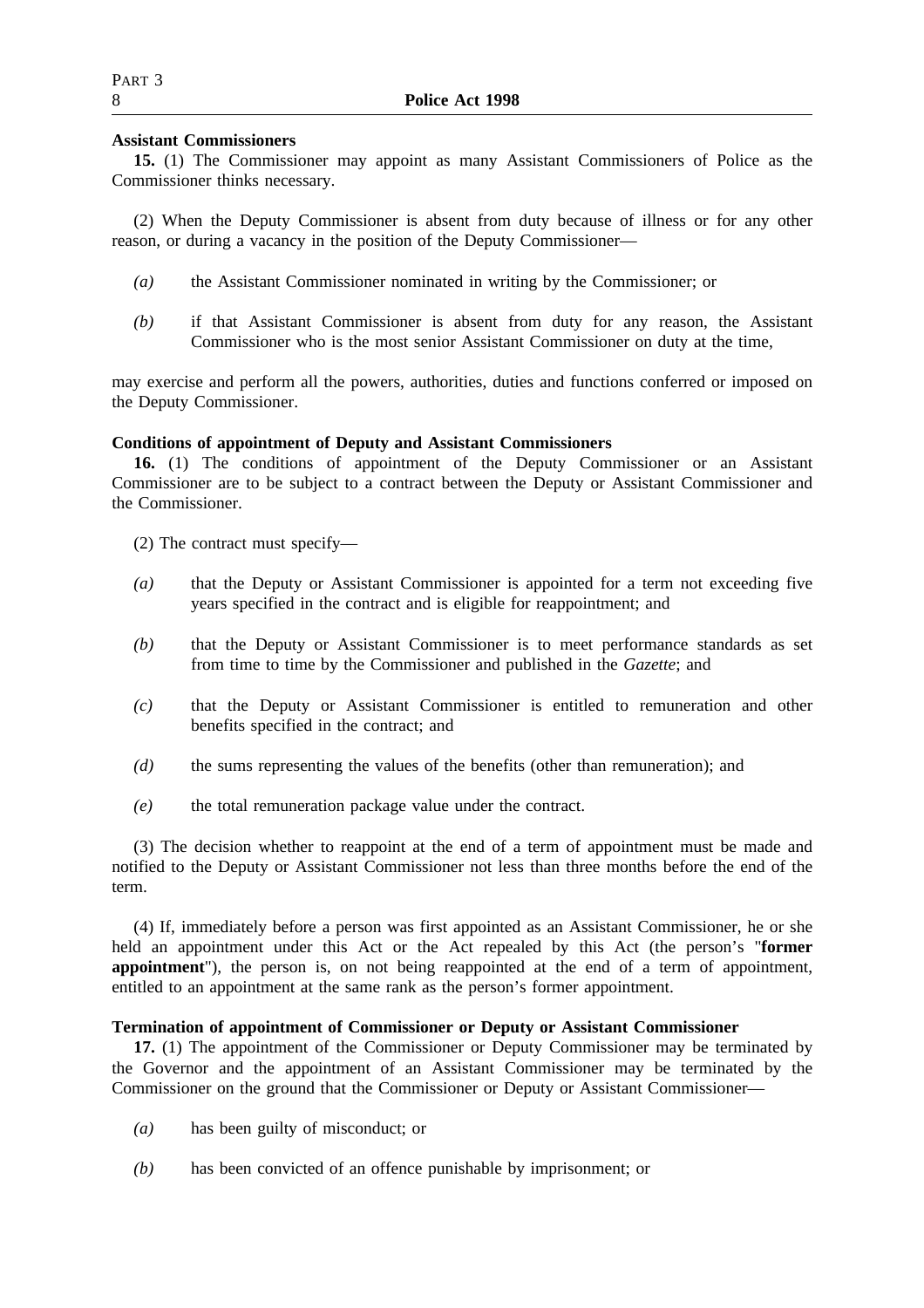- *(c)* has engaged in any remunerative employment, occupation or business outside official duties without the consent of the Minister in the case of the Commissioner or the Deputy Commissioner, or the consent of the Commissioner in the case of an Assistant Commissioner; or
- *(d)* has become bankrupt or has applied to take the benefit of a law for the relief of insolvent debtors; or
- *(e)* has, because of mental or physical incapacity, failed to carry out duties satisfactorily or to the performance standards set under the contract relating to his or her appointment; or
- *(f)* has, for any other reason, failed to carry out duties in a manner that satisfies the performance standards set under the contract relating to his or her appointment.

(2) The Minister must, on terminating the appointment of the Commissioner, cause a statement of the reasons for that decision to be laid before each House of Parliament within six sitting days if Parliament is then in session or, if not, within six sitting days after the commencement of the next session of Parliament.

#### **Resignation**

**18.** (1) The Commissioner or the Deputy Commissioner may resign by not less than three months notice in writing to the Minister (unless notice of a shorter period is accepted by the Minister).

(2) An Assistant Commissioner may resign by not less than three months notice in writing to the Commissioner (unless notice of a shorter period is accepted by the Commissioner).

### **Delegation**

**19.** (1) The Commissioner may, by instrument in writing, delegate any of the powers or functions conferred on, or assigned to, the Commissioner by or under this or any other Act—

*(a)* to a particular person; or

*(b)* to the person for the time being occupying a particular position.

(2) A power or function delegated under this section may, if the instrument of delegation so provides, be subdelegated.

(3) A delegation or subdelegation under this section—

- *(a)* may be absolute or conditional; and
- *(b)* does not derogate from the power of the delegator to act personally in any matter; and
- *(c)* is revocable at will by the delegator.

(4) A copy of every instrument of delegation issued by the Commissioner under this section must be retained as part of the records of S.A. Police.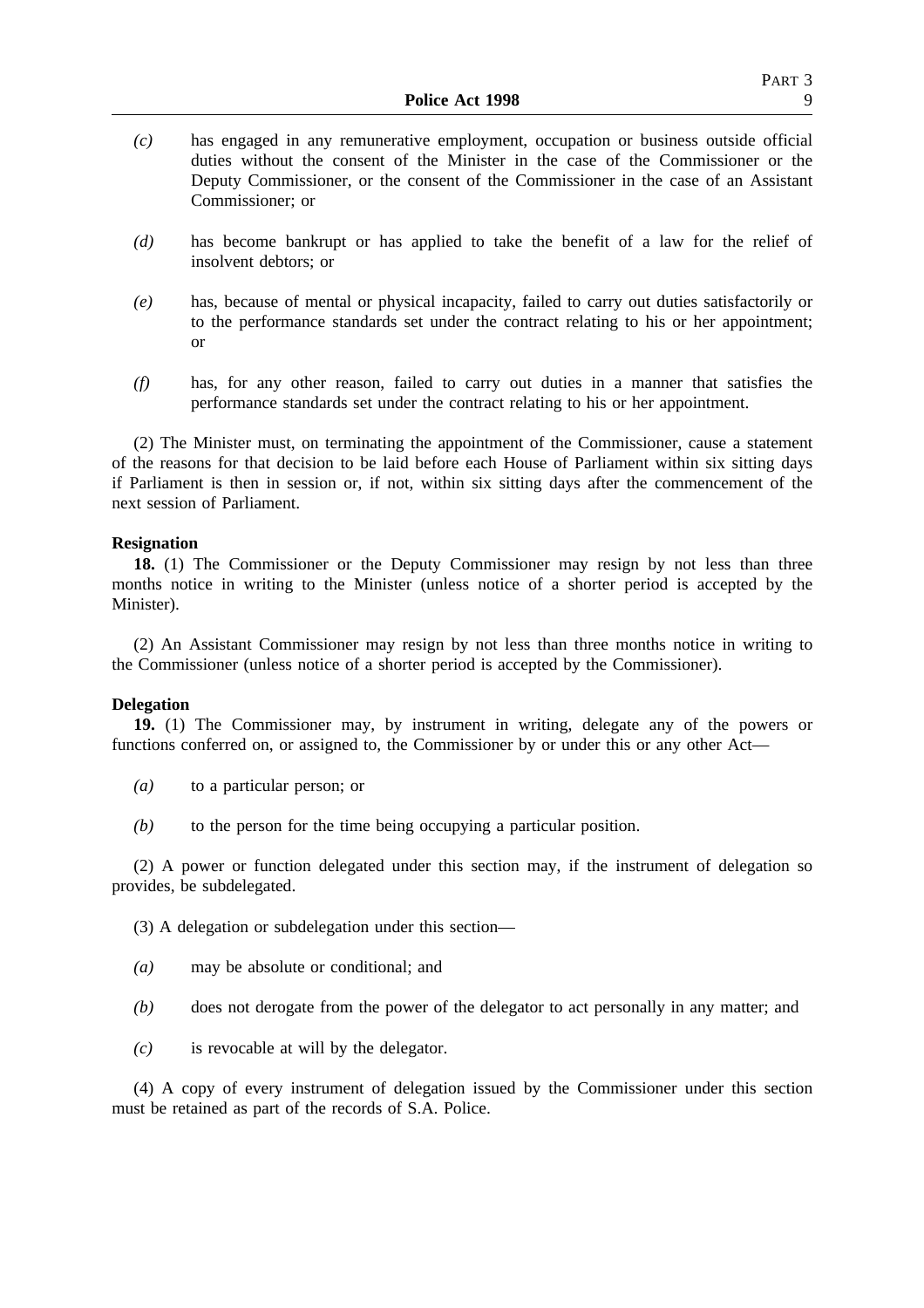## **PART 4**

## **OTHER MEMBERS OF S.A. POLICE**

## **DIVISION 1—APPOINTMENT AND RESIGNATION**

#### **Appointment of officers**

**20.** The Commissioner may appoint as many commanders, superintendents, inspectors and other officers of police as the Commissioner thinks necessary.

#### **Appointment of sergeants and constables**

**21.** The Commissioner may appoint as many sergeants and constables as the Commissioner thinks necessary.

## **Further division of ranks**

**22.** The ranks of officers and other members of S.A. Police may be further divided or consolidated under the regulations.

#### **Term appointments for certain positions**

**23.** (1) An appointment of a person who is not a member of S.A. Police to a position in S.A. Police of or above the rank of senior constable may be made (but is not required to be made)—

- *(a)* for a term not exceeding five years specified in the instrument of appointment; and
- *(b)* on such conditions as to remuneration or any other matter as the Commissioner considers appropriate.
- (2) A person must not be appointed for a term under this section except—
- *(a)* where the person has special expertise that is required but not available within S.A. Police; or
- *(b)* in other cases of a special kind prescribed by regulation.

(3) The term of an appointment under this section may not be extended so that it exceeds five years and a person may not be reappointed under this section so that the terms in aggregate exceed five years.

#### **Appointment of community police**

**24.** (1) The Commissioner may appoint as many community constables as the Commissioner thinks necessary.

(2) A community constable will be appointed for the whole of the State or an area of the State specified in the instrument of appointment.

(3) The Commissioner may, by written notice to a community constable, vary the area in relation to which the appointment is effective.

(4) The Commissioner may give a community constable position and its occupant a title that reflects an area limitation or other characteristic of the position, and may vary such a title.

(5) Division 2 of this Part contains other special provisions relating to community police.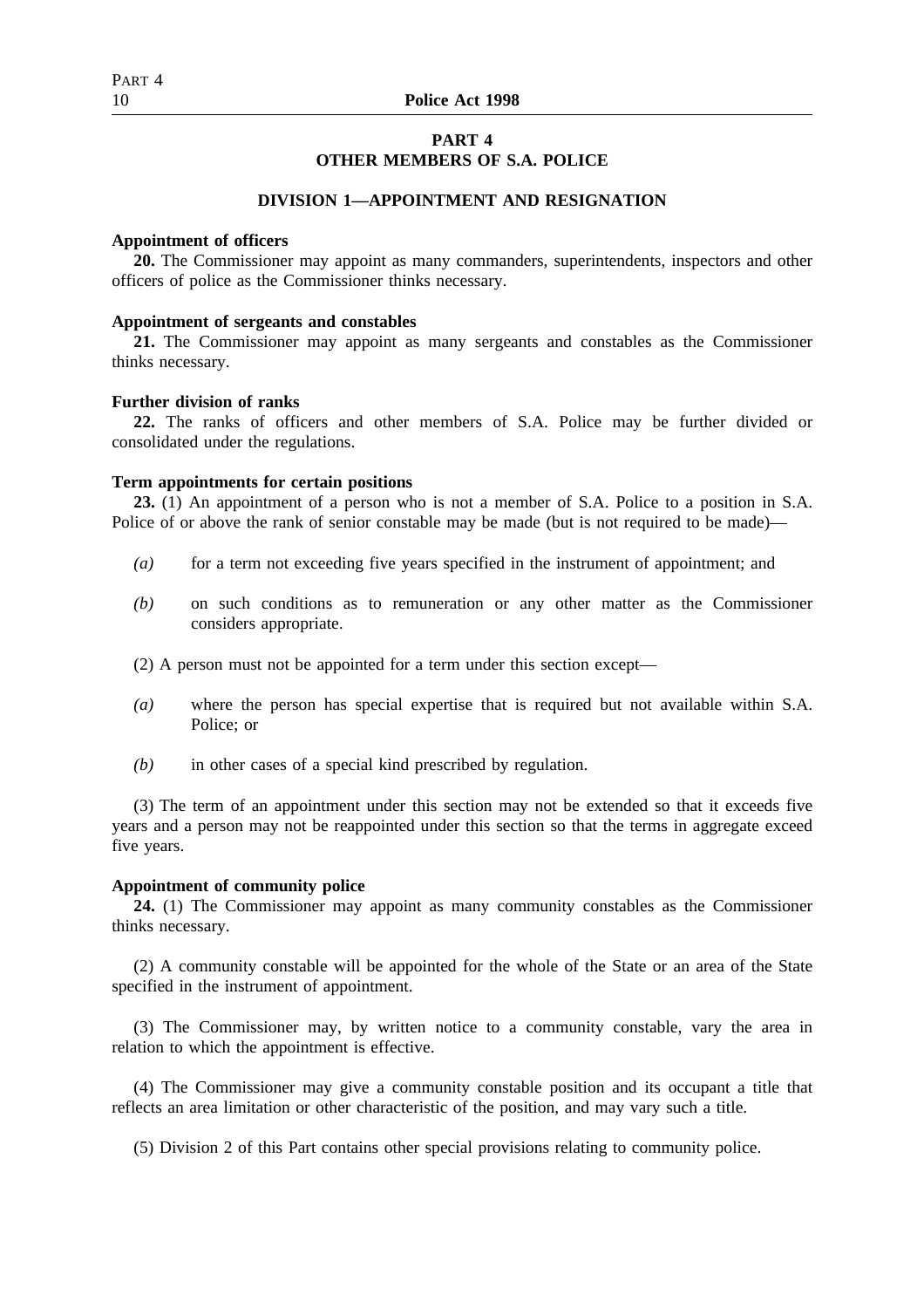#### **Police oath or affirmation**

**25.** A person's appointment as a member of S.A. Police (including appointment as the Commissioner, the Deputy Commissioner or an Assistant Commissioner) is rendered void if the person does not on appointment make an oath or affirmation in the form prescribed by regulation.

## **Effect of appointment and oath or affirmation**

**26.** (1) A person who is appointed as a member of S.A. Police and makes the prescribed oath or affirmation will be taken to have entered into an agreement to serve in S.A. Police in each position that the person may hold until he or she lawfully ceases to be a member of S.A. Police.

(2) No such agreement is void for want of consideration.

## **Probationary appointment**

**27.** (1) Subject to this section, a person's appointment to a position in S.A. Police will be on probation for a period determined by the Commissioner not exceeding—

- *(a)* in the case of a person who, immediately before appointment, was not a member of S.A. Police—two years; or
- *(b)* in any other case—one year.
- (2) This section does not apply to—
- *(a)* appointment as the Commissioner, the Deputy Commissioner or an Assistant Commissioner; or
- *(b)* appointment for a term under this Division; or
- *(c)* appointment of a member of S.A. Police to another position of the same rank as the member held immediately before the appointment; or
- *(d)* appointment as a community constable.

(3) The Commissioner may at any time during the period of probation of a member, having regard to the person's suitability for permanent appointment—

- *(a)* confirm the appointment; or
- *(b)* extend or further extend the period of the probation for such period as the Commissioner determines, but not so that the total period of probation exceeds the maximum period allowed in relation to the person under subsection (1); or
- *(c)* terminate the appointment.

(4) The period of the probationary service of a member does not, unless the Commissioner decides to the contrary, include any period during which the member is absent from duty without pay.

(5) An appointment on probation will be taken to have been confirmed if, at the end of the period of probation, the appointment has not previously been confirmed or terminated.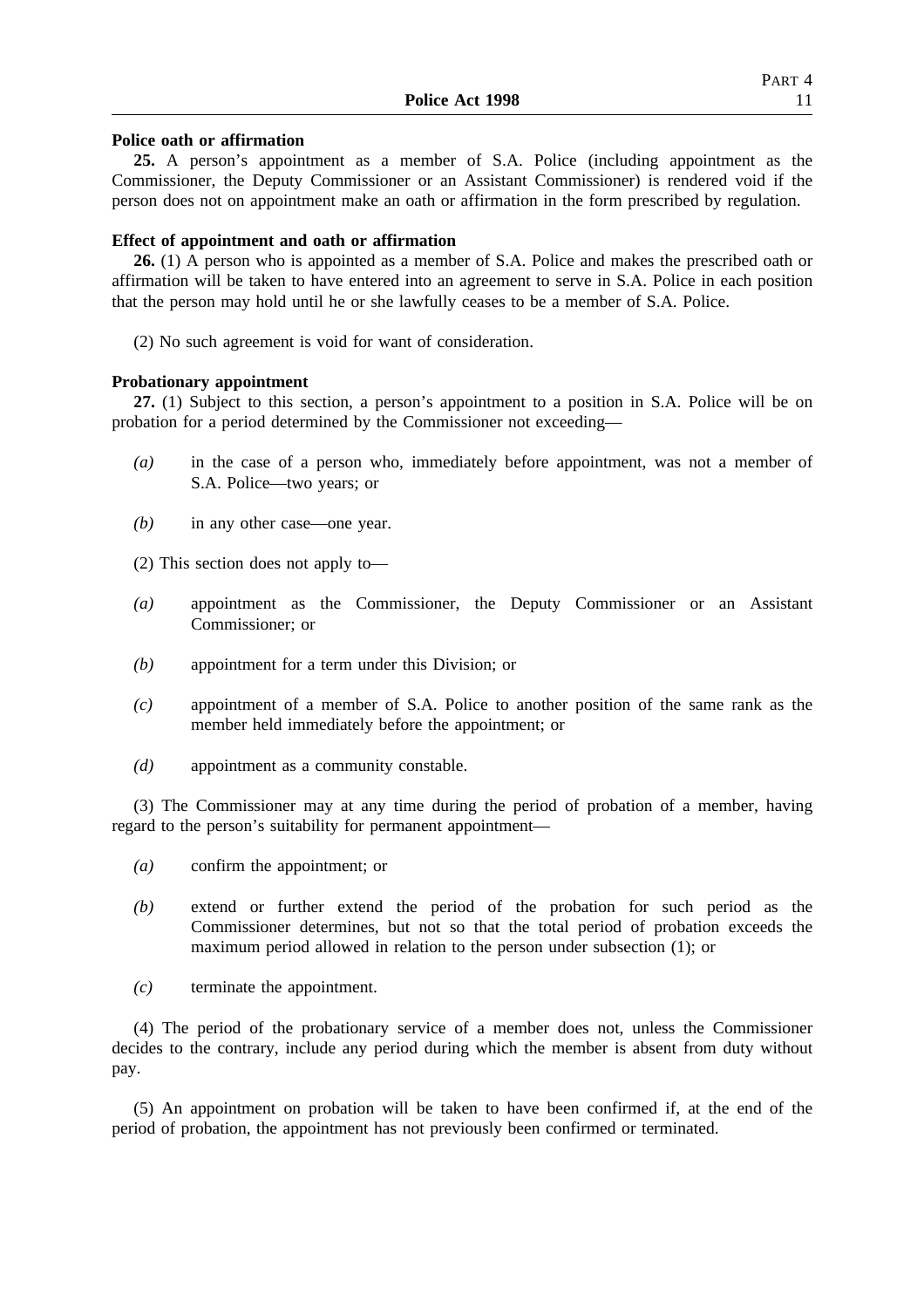$(6)$  If—

- *(a)* a person's appointment is terminated under this section; and
- *(b)* the person's appointment constituted a promotion from another position in S.A. Police of a lower rank,

the person will, on the termination, revert to a position in S.A. Police approved by the Commissioner at that lower rank.

## **Performance standards for officers**

**28.** It is a condition of appointment as an officer below the rank of Assistant Commissioner that the officer is to meet performance standards as set from time to time by the Commissioner.

## **Resignation and relinquishment of official duties**

**29.** (1) A member of S.A. Police (other than the Commissioner, the Deputy Commissioner or an Assistant Commissioner) may resign by not less than 14 days notice in writing to the Commissioner (unless notice of a shorter period is accepted by the Commissioner).

(2) A member of S.A. Police (other than the Commissioner, the Deputy Commissioner or an Assistant Commissioner) must not relinquish official duties unless the member—

- *(a)* is expressly authorised in writing by the Commissioner to do so; or
- *(b)* is incapacitated by physical or mental disability or illness from performing official duties.

Maximum penalty: \$1 250 or three months imprisonment.

## **DIVISION 2—SPECIAL PROVISIONS RELATING TO COMMUNITY POLICE**

## **Powers, responsibilities and immunities of community police**

**30.** (1) A community constable's powers, responsibilities and immunities as a member of S.A. Police are subject to any limitation imposed by the Commissioner.

- (2) The Commissioner—
- *(a)* may impose a limitation on the powers, responsibilities or immunities of a community constable by—
	- (i) instrument of appointment of the community constable; or
	- (ii) notice in writing to the community constable; and
- *(b)* may vary or revoke such a limitation by notice in writing to the community constable.
- (3) Limitations imposed under this section may vary from one community constable to another.

## **Suspension or termination of appointment of community police**

**31.** (1) Subject to subsection (2), the Commissioner may, at the Commissioner's discretion, suspend or terminate the appointment of a community constable.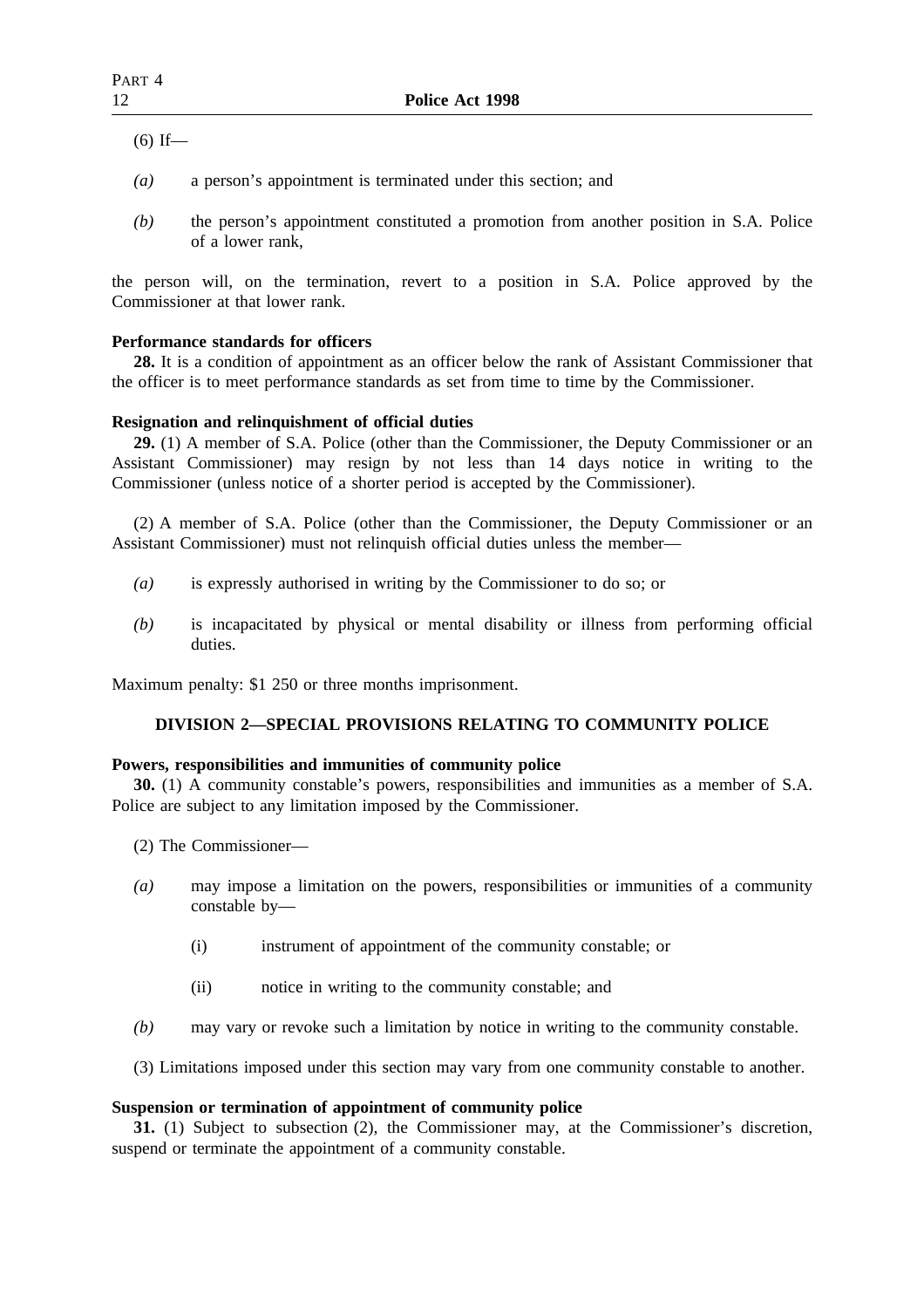(2) The Commissioner must not take action against a community constable under this section because of any incapacity of the community constable to perform duties that results from physical or mental disability or illness of the community constable without first complying with the requirements of the *Police Superannuation Act 1990*.

## **Conditions of appointment of community police**

**32.** (1) The conditions of appointment of a community constable may be determined by the Commissioner.

(2) A determination by the Commissioner must provide for the payment of remuneration, allowances and expenses in accordance with a specified scale.

(3) A determination under this section may relate to community police generally, a class of community police or a particular community constable.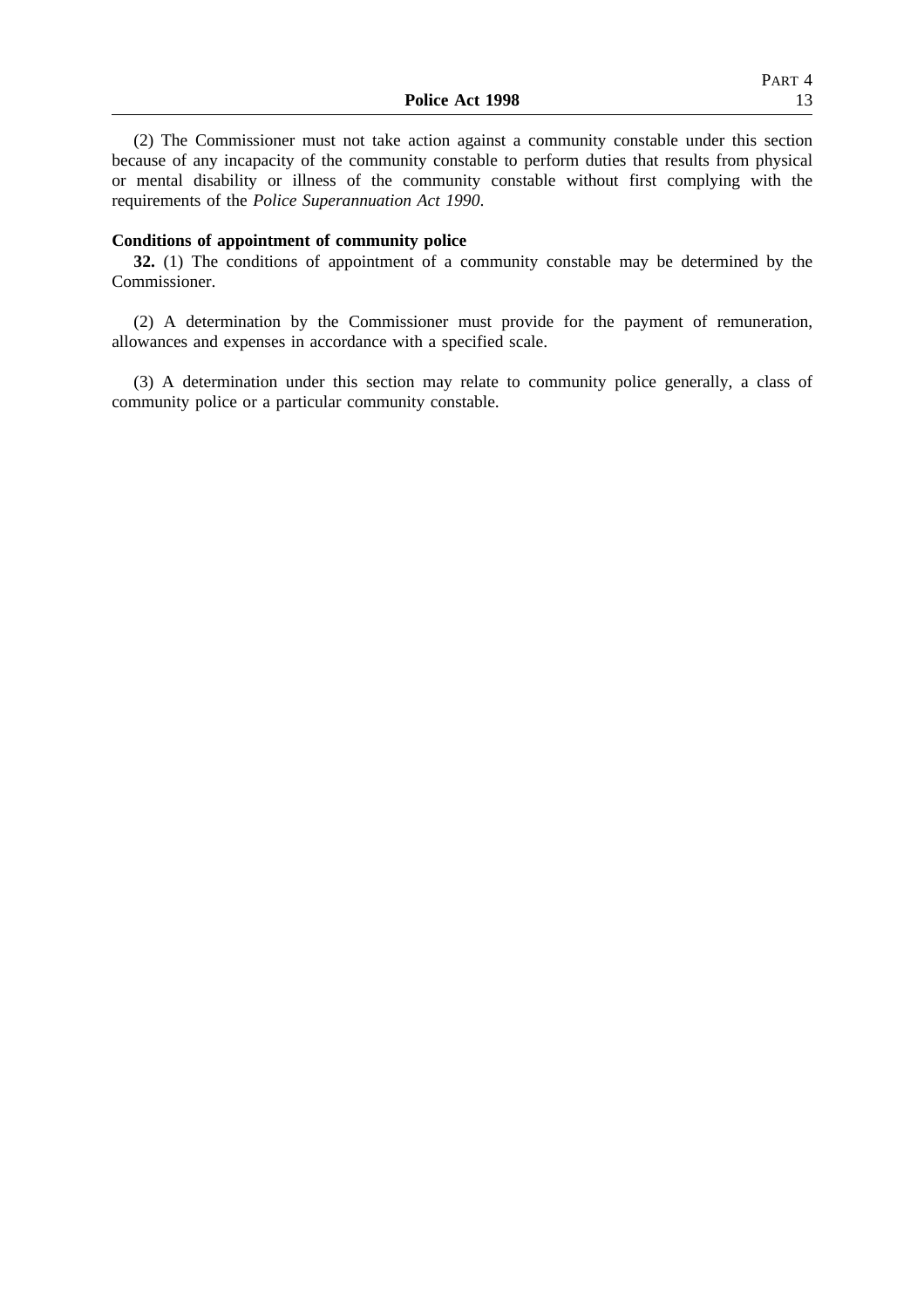## **PART 5**

## **POLICE CADETS AND POLICE MEDICAL OFFICERS**

## **Police cadets**

**33.** (1) The Commissioner may appoint as many police cadets as the Commissioner thinks necessary.

(2) A police cadet is not a member of S.A. Police and is not a public service employee.

#### **Suspension or termination of appointment of police cadets**

**34.** The Commissioner may, at the Commissioner's discretion, suspend or terminate the appointment of a police cadet.

## **Resignation and relinquishment of official duties**

**35.** (1) A police cadet may resign by not less than 14 days notice in writing to the Commissioner (unless notice of a shorter period is accepted by the Commissioner).

(2) A police cadet must not relinquish official duties unless the police cadet—

- *(a)* is expressly authorised in writing by the Commissioner to do so; or
- *(b)* is incapacitated by physical or mental disability or illness from performing official duties.

Maximum penalty: \$1 250 or three months imprisonment.

#### **Police medical officers**

**36.** (1) The Commissioner may appoint a legally qualified medical practitioner to be a police medical officer.

(2) The appointment of a police medical officer will be on terms and conditions fixed by the Commissioner.

(3) A police medical officer is not a member of S.A. Police and is not a public service employee.

(4) A police medical officer must perform such duties as are arranged between the Commissioner and the officer.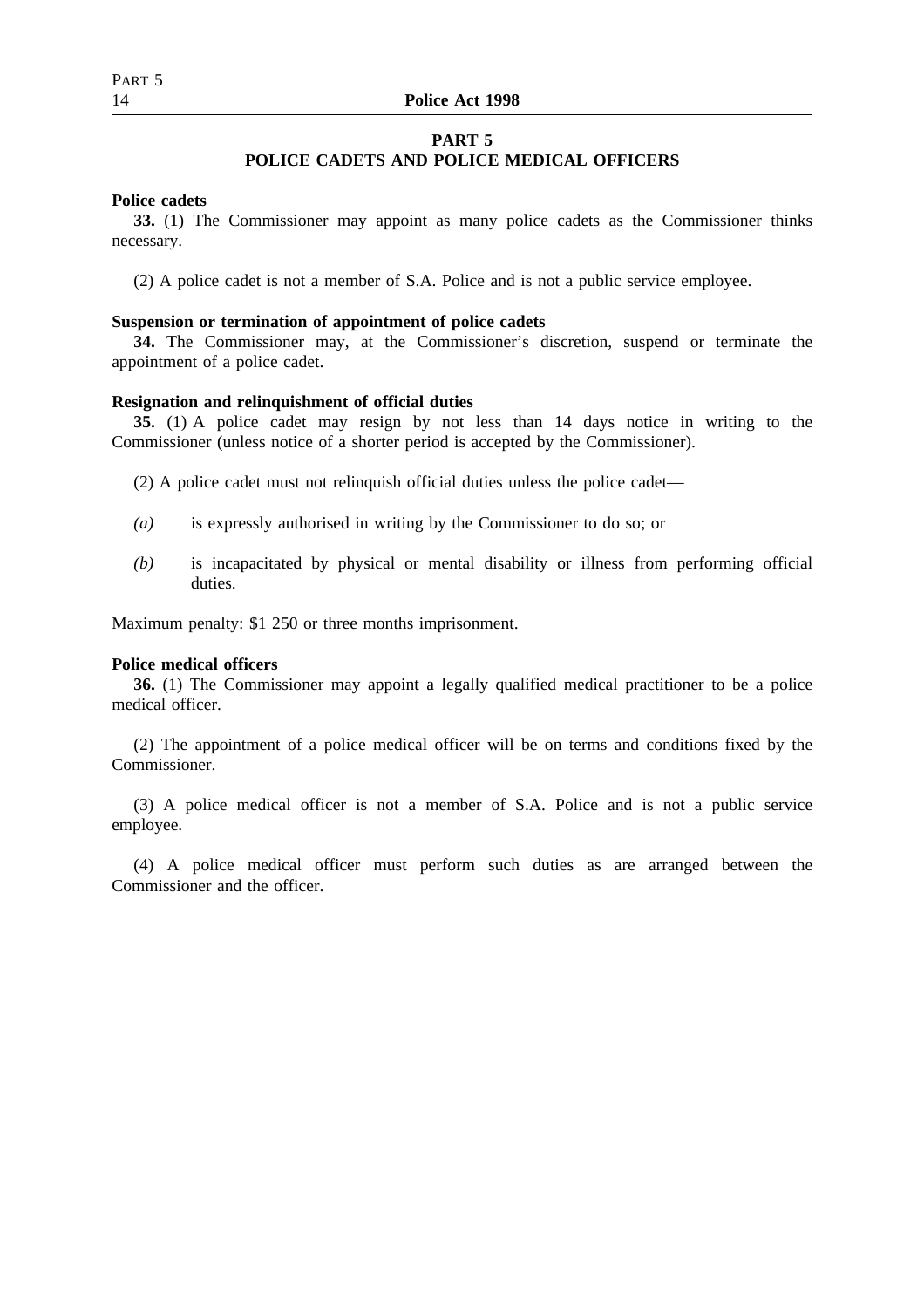## **PART 6**

## **MISCONDUCT AND DISCIPLINE OF POLICE AND POLICE CADETS**

#### **Code of conduct**

**37.** (1) The Governor may, by regulation, establish a Code of Conduct for the maintenance of professional standards by members of S.A. Police and police cadets.

(2) The Code may make provision concerning—

- *(a)* the performance of duties; and
- *(b)* corrupt, improper or discreditable behaviour (including criminal conduct under foreign law); and
- *(c)* conduct towards other members of S.A. Police, police cadets or police medical officers; and
- *(d)* standards of personal behaviour or dress; and
- *(e)* relations with the public or particular groups or organisations; and
- *(f)* the use of official information or resources; and
- *(g)* public comment; and
- *(h)* other matters that the Governor considers relevant to the maintenance of professional standards.

### **Report and investigation of breach of Code**

**38.** (1) A member of S.A. Police or police cadet who becomes aware of circumstances in which it is reasonable to suspect the commission of a breach of the Code must report the matter to the Commissioner or as directed by the Commissioner.

(2) If the Commissioner suspects that a member of S.A. Police or a police cadet has committed a breach of the Code, the Commissioner may, subject to a determination of the Police Complaints Authority under section 23 of the *Police (Complaints and Disciplinary Proceedings) Act 1985*, cause the matter to be investigated.

## **Charge for breach of Code**

**39.** (1) The Commissioner may, in accordance with the procedures prescribed by regulation, charge a member of S.A. Police or police cadet with a breach of the Code.

(2) A person charged may, within the period and in the manner prescribed by regulation, admit or deny the charge.

(3) If a charge is not admitted, the charge must be heard and determined by the Police Disciplinary Tribunal in accordance with the *Police (Complaints and Disciplinary Proceedings) Act 1985*.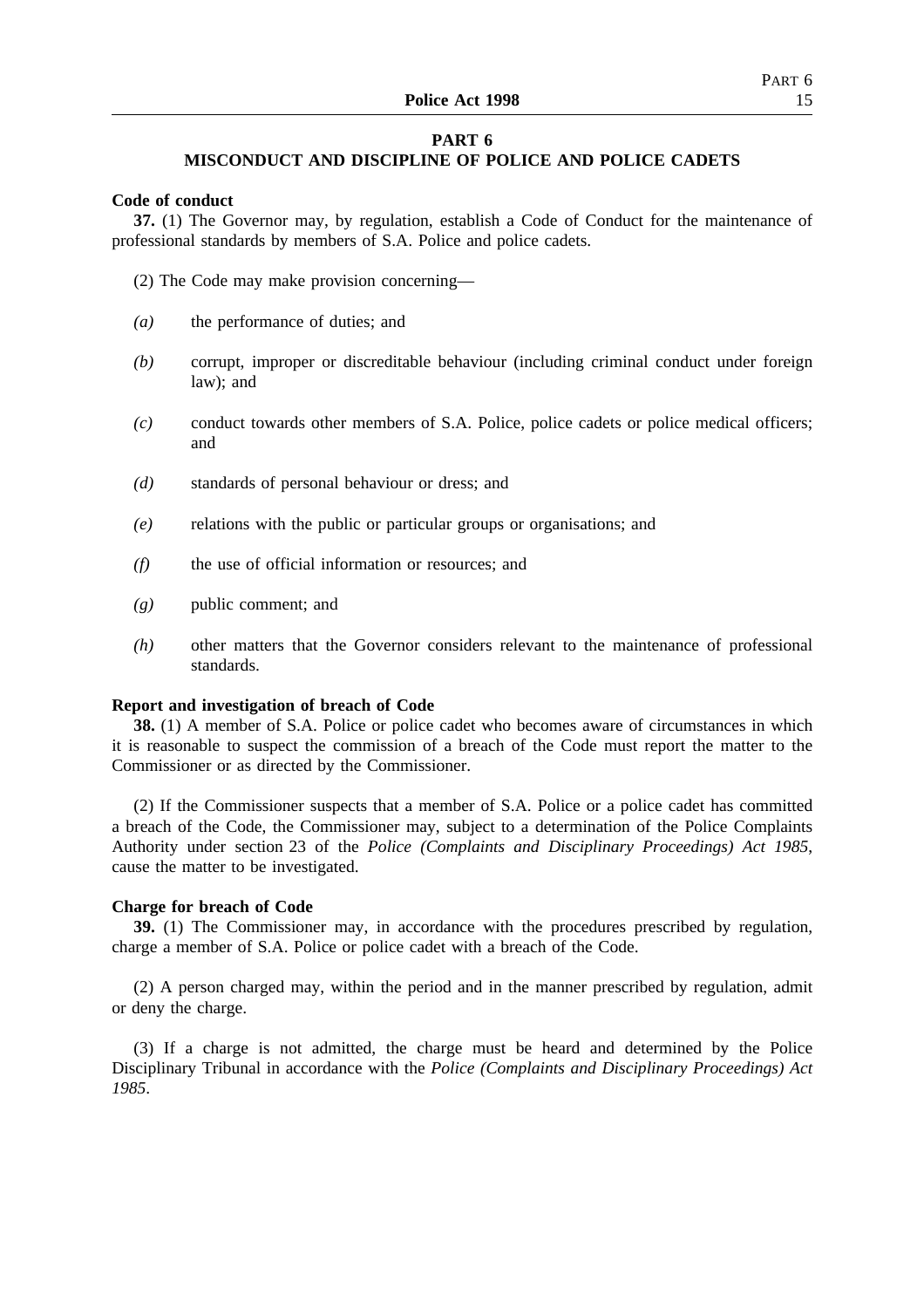## **Orders for punishment following offence or charge of breach of Code**

**40.** (1) If a member of S.A. Police or police cadet—

- *(a)* is found guilty of an offence under a law of this State, the Commonwealth or another State or a Territory of the Commonwealth; or
- *(b)* admits in accordance with this Act a breach of the Code with which he or she has been charged; or
- *(c)* is found guilty of a breach of the Code in proceedings before the Police Disciplinary Tribunal,

the Commissioner may take action, or order the taking of action, of one or more of the following kinds in relation to the person:

- *(d)* termination of the person's appointment;
- *(e)* suspension of the person's appointment for a specified period;
- *(f)* reduction of the person's remuneration by a specified amount for a specified period (but not so that the total amount forfeited exceeds the amount prescribed by regulation);
- *(g)* where the person is a member of S.A. Police, transfer of the member to another position in S.A. Police (whether with or without a reduction in rank, seniority or remuneration);
- *(h)* where the person is a member of S.A. Police, reduction in the member's seniority;
- *(i)* imposition of a fine not exceeding the amount prescribed by regulation;
- *(j)* where the person is a police cadet, withdrawal of specified rights or privileges for a specified period;
- *(k)* a reprimand recorded in the person's conduct and service history kept under the regulations;
- *(l)* an unrecorded reprimand;
- *(m)* counselling;
- *(n)* education or training;
- *(o)* action of any other kind prescribed by regulation.

## **Suspension where charge of offence or breach of Code**

**41.** (1) If a member of S.A. Police or police cadet is charged with an offence (whether under the law of this State, the Commonwealth or another State or a Territory of the Commonwealth) or a breach of the Code, the Commissioner may suspend the person's appointment.

(2) The Commissioner may, if the Commissioner considers it appropriate to do so in the circumstances, suspend the person's appointment after deciding that the person be charged but before the charge is actually laid.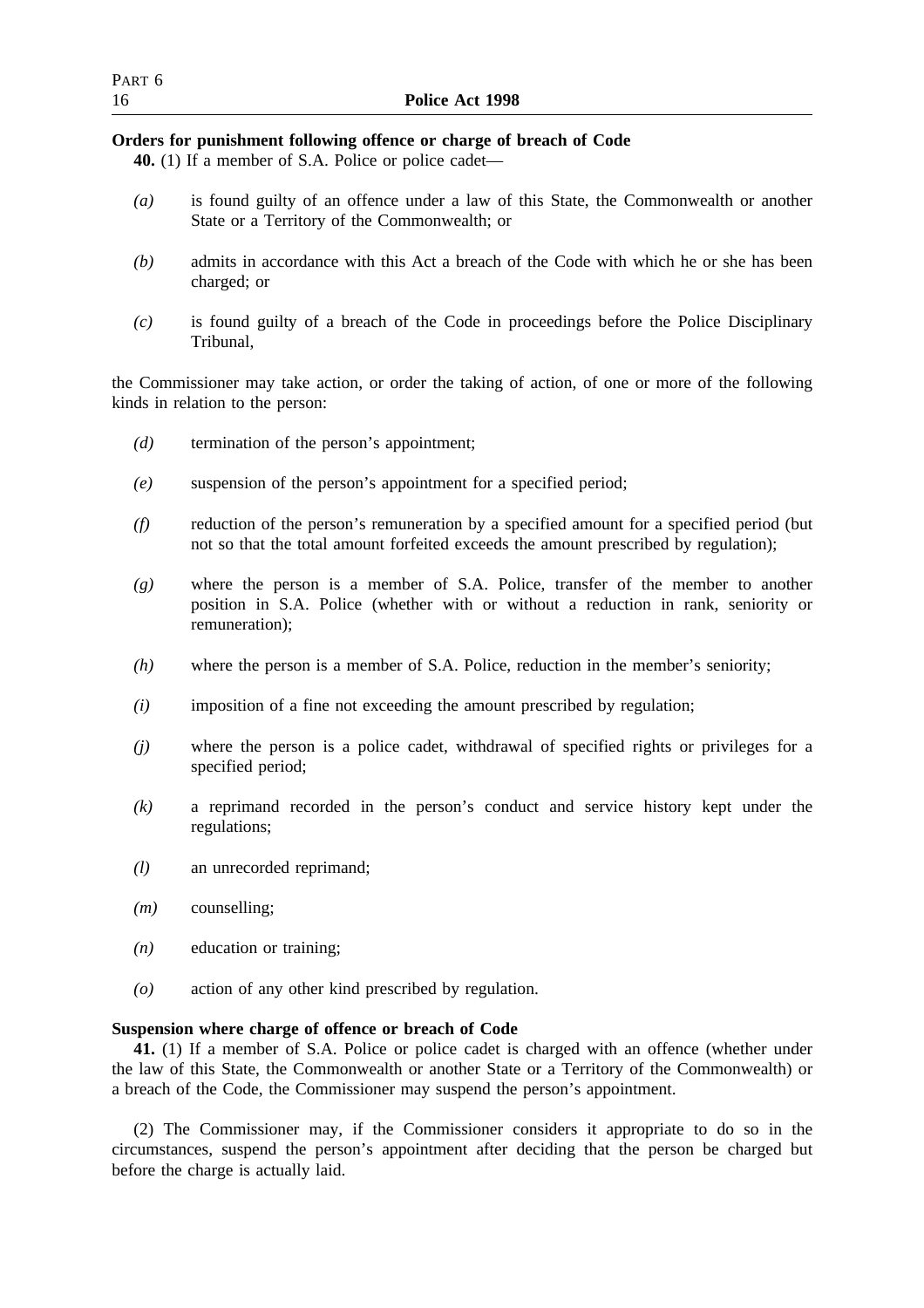(3) A suspension under subsection (2) is to be taken to have been revoked by the Commissioner if the charge is not laid within 24 hours (excluding a Saturday, Sunday or a public holiday falling on a Monday or Friday).

- (4) A suspension under this section must be revoked by the Commissioner if—
- *(a)* the person is found not guilty of the offence or breach charged or the charge is dismissed, lapses or is withdrawn; and
- *(b)* the person does not stand charged of any other offence or breach.

(5) If the suspension under this section of a person's appointment is revoked by the Commissioner, then, subject to any determination of the Commissioner under the regulations, the person is entitled to any remuneration or accrual of rights withheld in consequence of the suspension and the period of the suspension will count as service.

## **Minor misconduct**

**42.** (1) Subject to the *Police (Complaints and Disciplinary Proceedings) Act 1985*, the Commissioner may determine that a suspected breach of the Code involves minor misconduct only on the part of a member of S.A. Police or police cadet and refer the matter to a member of S.A. Police determined in accordance with the orders and directions of the Commissioner for an informal inquiry.

(2) A member to whom a matter is referred for an informal inquiry under subsection (1) or under section 21A of the *Police (Complaints and Disciplinary Proceedings) Act 1985*—

- *(a)* must cause the matter to be inquired into (subject to this Act and any orders or directions of the Commissioner); and
- *(b)* must determine, or cause a determination to be made, on the balance of probabilities, whether the subject matter of the inquiry involves a breach of the Code by the member or police cadet concerned; and
- *(c)* must ensure that the member or police cadet concerned is afforded an opportunity—
	- (i) to admit any breach of the Code that he or she is alleged to have committed; and
	- (ii) if such a breach is not admitted, to make submissions either orally or in writing in relation to the alleged breach; and
- *(d)* if the breach is admitted or is found to have been committed, may, subject to any order or directions of the Commissioner, determine that action be taken under subsection (3) in relation to the member or police cadet concerned; and
- *(e)* must ensure that a written report of the results of the inquiry and any action that it has been determined should be taken in relation to the member or police cadet concerned is prepared and delivered to the Commissioner; and
- *(f)* must ensure that particulars of the results of the inquiry and the action (if any) that it has been determined should be taken in relation to the member or police cadet concerned are furnished to the member or police cadet.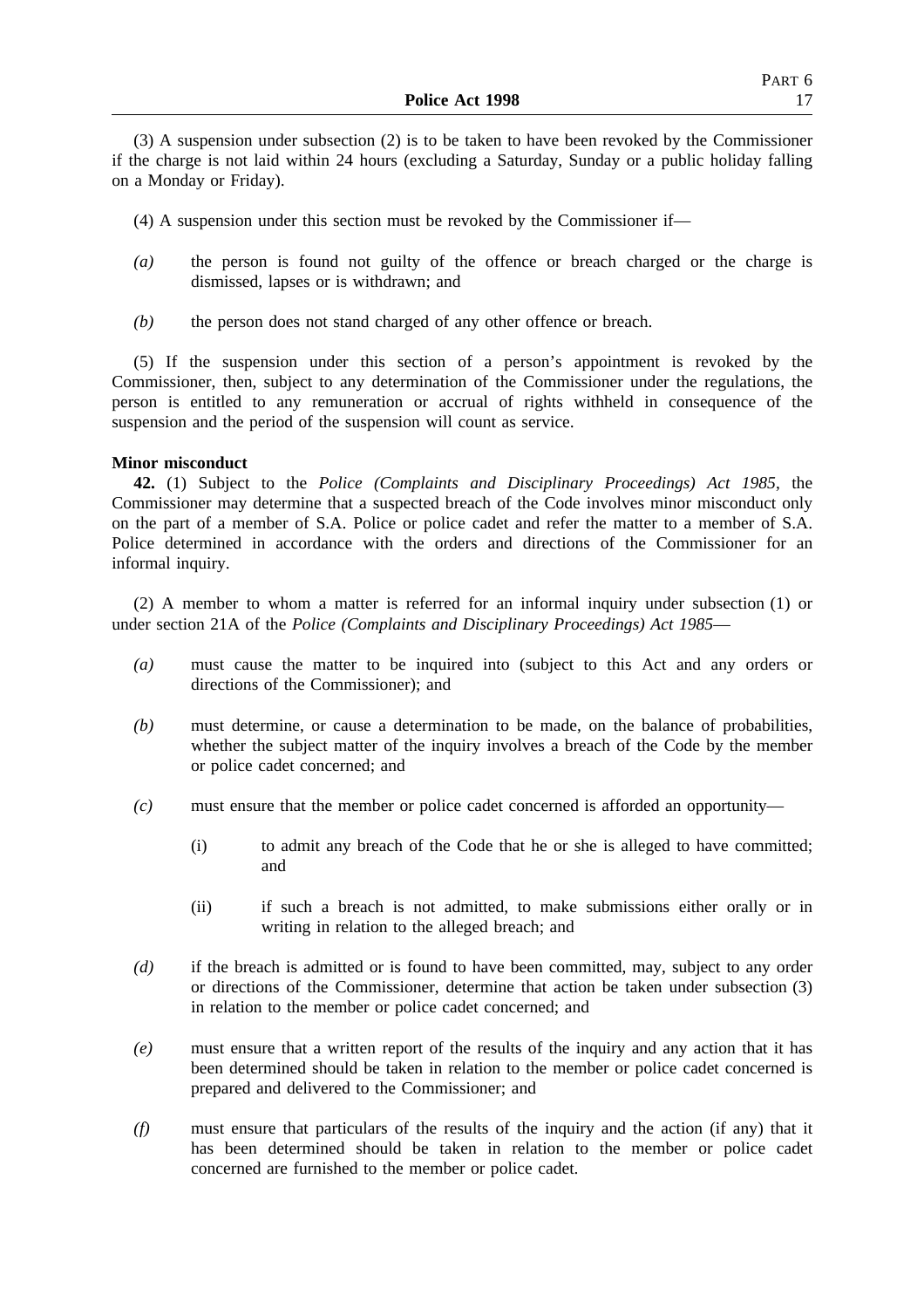(3) Action of one or more of the following kinds may, subject to any orders or directions of the Commissioner, be taken in relation to a member or police cadet for a breach of the Code that the member or police cadet has admitted, or been found to have committed, under this section:

- *(a)* in the case of a member, transfer of the member for not more than four months to another position in S.A. Police (not involving a reduction in rank or seniority or, without the member's consent, relocation to a place beyond reasonable commuting distance from the member's current place of employment);
- *(b)* recorded or unrecorded advice;
- *(c)* counselling;
- *(d)* education or training.

(4) No information obtained in relation to the subject matter of an inquiry under this section during the inquiry may be used in proceedings in respect of a breach of the Code before the Police Disciplinary Tribunal unless the proceedings are against a member of S.A. Police or police cadet who has allegedly provided false information with the intention of obstructing the inquiry.

## **Right to apply for review of informal inquiry, etc.**

**43.** (1) If a member of S.A. Police or police cadet is found on an informal inquiry to have committed a breach of the Code, the member or police cadet may apply for a review under this section on the ground that he or she did not commit the breach concerned or that there was a serious irregularity in the processes followed in the informal inquiry.

(2) If a determination is made on an informal inquiry that action should be taken in relation to the member of S.A. Police or police cadet concerned for a breach of the Code, the member or police cadet may apply for a review under this section on the ground that the action is not warranted by the nature of the breach or in the circumstances of the case.

(3) An application for review under this section must be made to a member of S.A. Police determined under the regulations within the period and in the manner prescribed by the regulations.

- (4) The member to whom an application for review under this section must be made—
- *(a)* must be the occupant of a position specified in the regulations or determined according to factors specified in the regulations;
- *(b)* must not be selected according to the discretion of the Commissioner or any other person;
- *(c)* must not have been involved in the informal inquiry or investigations leading up to the informal inquiry.
- (5) A member to whom an application is made under this section—
- *(a)* must, as soon as is practicable, conduct a review (subject to this Act and any order or direction of the Commissioner) of the processes followed in the informal inquiry, or the finding or determination made on the informal inquiry, as the case may require; and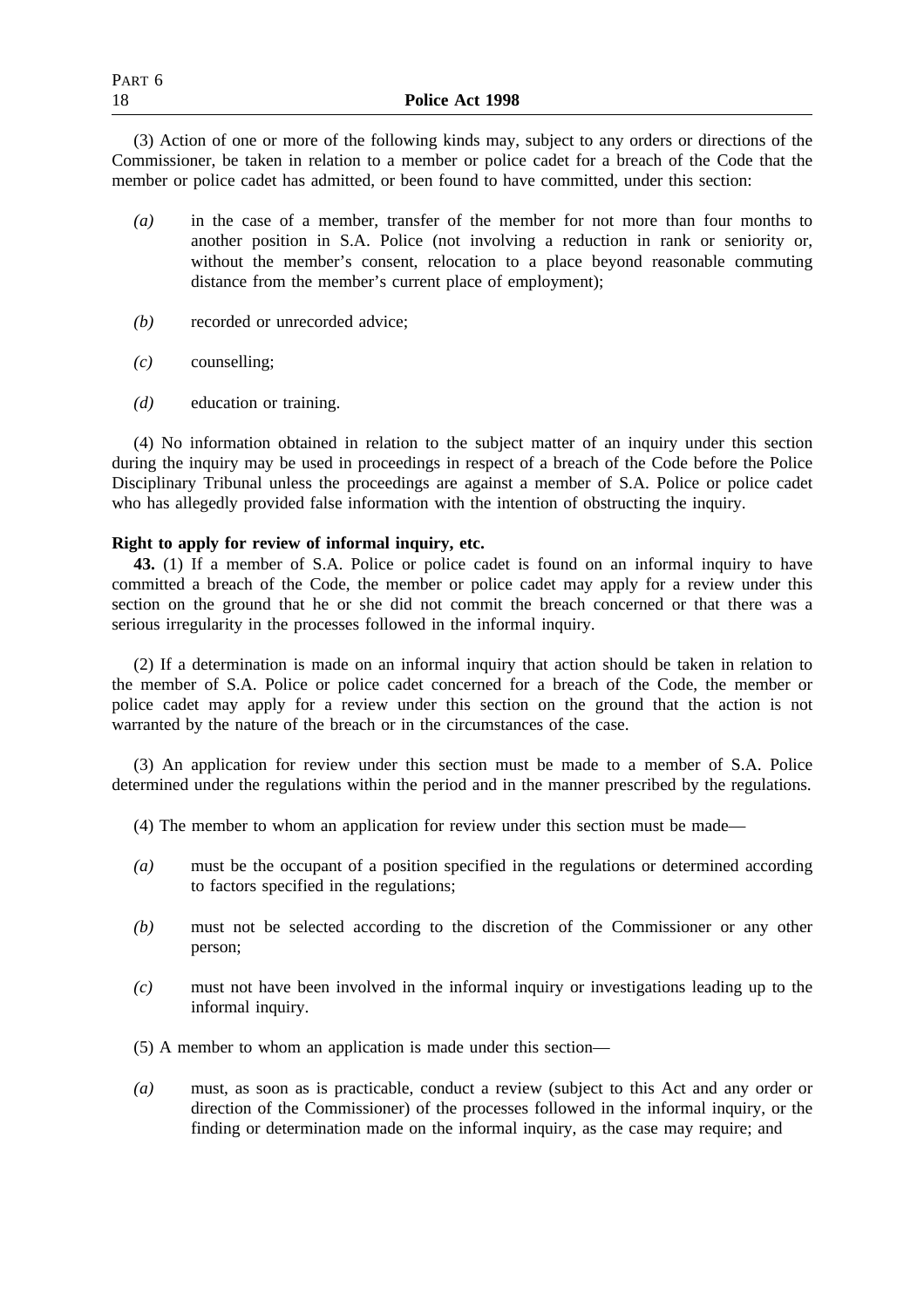- *(b)* must afford the applicant an opportunity to make submissions either orally or in writing in support of his or her application; and
- *(c)* may, according to the nature of the case—
	- (i) order that a new informal inquiry be conducted or that the processes involved in the inquiry be recommenced from some specified stage;
	- (ii) affirm or quash any finding or determination reviewed;
	- (iii) make a determination that should have been made in the first instance; and
- *(d)* must ensure that a written report of the results of the review is prepared and delivered to the Commissioner; and
- *(e)* must ensure that particulars of the results of the review are furnished to the member or police cadet concerned.

(6) This section applies to the exclusion of any right of appeal under Part 7 of the *Police (Complaints and Disciplinary Proceedings) Act 1995*.

#### **Monitoring of informal inquiries, etc.**

**44.** (1) The Commissioner must cause all informal inquiries and findings and determinations made with respect to minor misconduct to be monitored and reviewed with a view to maintaining proper and consistent practices.

(2) The Commissioner may intervene in a particular case if the Commissioner considers it appropriate to do so (whether before or after review of the case under subsection (1) or a review on the application of the member of S.A. Police or police cadet concerned)—

- *(a)* by ordering that a new informal inquiry be conducted or that the processes involved in the informal inquiry be recommenced from some specified stage;
- *(b)* by quashing a finding that the member of S.A. Police or police cadet has committed a breach of the Code;
- *(c)* by making a determination that no action or less severe action be taken in relation to the member of S.A. Police or police cadet for a breach of the Code.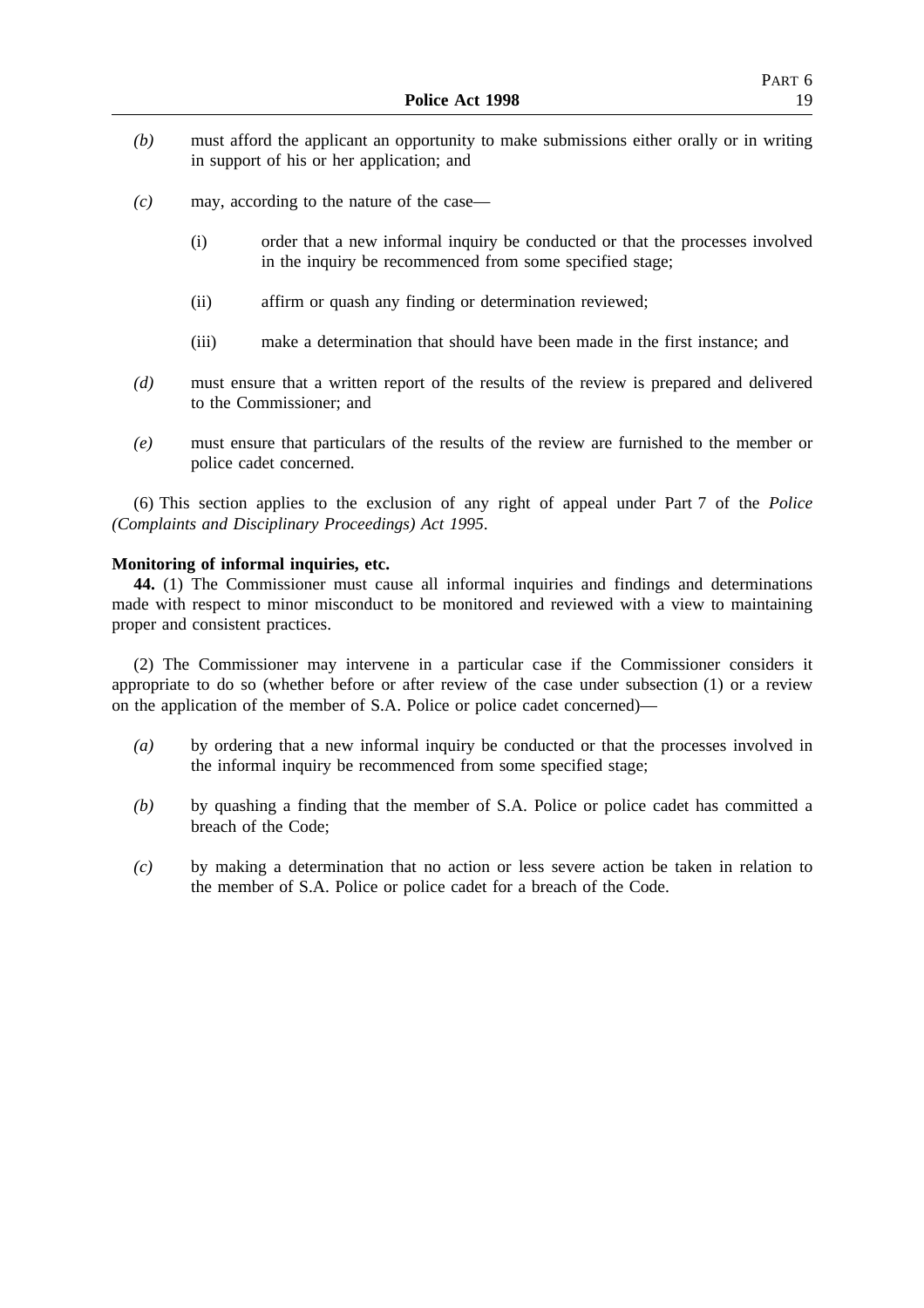## **PART 7**

## **TERMINATION AND TRANSFER OF POLICE**

## **Physical or mental disability or illness**

**45.** (1) If the Commissioner is satisfied after due inquiry that the appointment of a member of S.A. Police should be terminated because of the member's incapacity to perform duties as a member by reason of physical or mental disability or illness, the Commissioner may terminate the appointment of the member.

(2) The Commissioner must not take action under subsection (1) without first complying with the requirements of the *Police Superannuation Act 1990*.

(3) This section does not apply in relation to an officer appointed under Part 3.

## **Unsatisfactory performance**

**46.** (1) If the Commissioner is satisfied that—

- *(a)* a member of S.A. Police is not performing duties of his or her position satisfactorily or to applicable performance standards; and
- *(b)* it is not practicable to transfer the member to another position of the same rank with duties suited to the member's capabilities or qualifications,

the Commissioner may, if it is practicable to do so, transfer the member to a position of a lower rank with duties suited to the member's capabilities or qualifications.

(2) If it is not practicable to transfer the member to a position of the same or a lower rank, the Commissioner may terminate the appointment of the member.

- (3) This section does not apply in relation to an officer appointed under Part 3.
- (4) This section does not apply if a member's unsatisfactory performance is due to—
- *(a)* physical or mental disability or illness of the member; or
- *(b)* lack of necessary resources or training or other organisational factors beyond the member's control.
- (5) The Commissioner must not take action under this section unless—
- *(a)* the member has first been advised of his or her unsatisfactory performance and given specific details of the areas of his or her underperformance, the performance standards to be attained and the measures to be taken for improvement; and
- *(b)* the member has been allowed a period of not less than three months and not more than six months for improvement to the specified standards; and
- *(c)* a panel of persons has been convened, and has made a decision, in accordance with the regulations, confirming that the processes followed and assessments made in relation to the member and his or her underperformance conformed to the requirements of this section and were reasonable in the circumstances.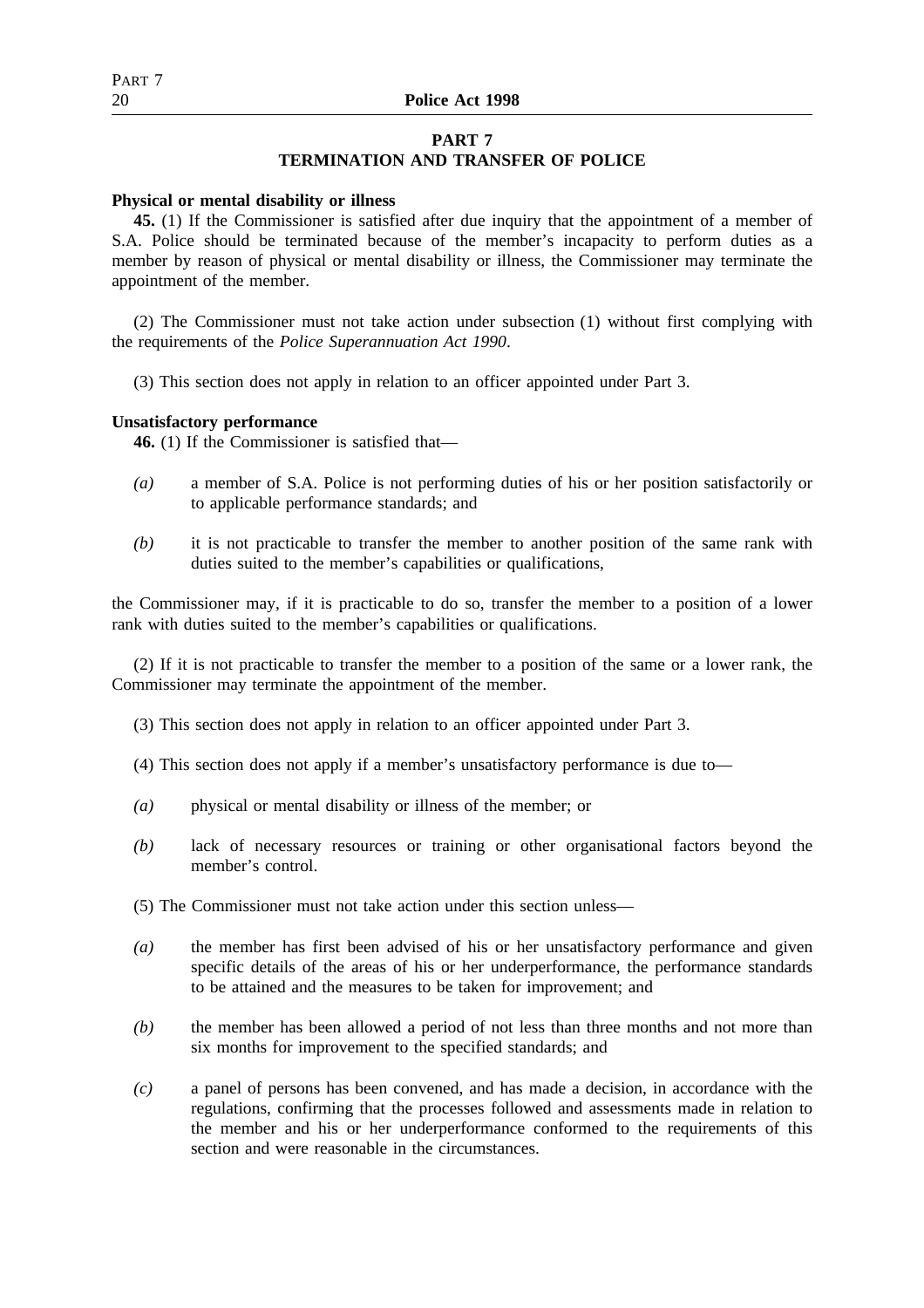#### **Power to transfer**

**47.** (1) The Commissioner may, without conducting selection processes, transfer a member of S.A. Police from the member's current position to another position (and such transfer may be for an indefinite period or for a specified term).

(2) Except as authorised under the regulations, a member may not be transferred to a position of a higher rank.

(3) Except as authorised under this Act or the regulations or with the member's consent, a member may not be transferred to a position of a lower rank.

(4) A member of S.A. Police aggrieved by a transfer of that member under this section may apply to have his or her grievance dealt with in accordance with a process specified in the regulations.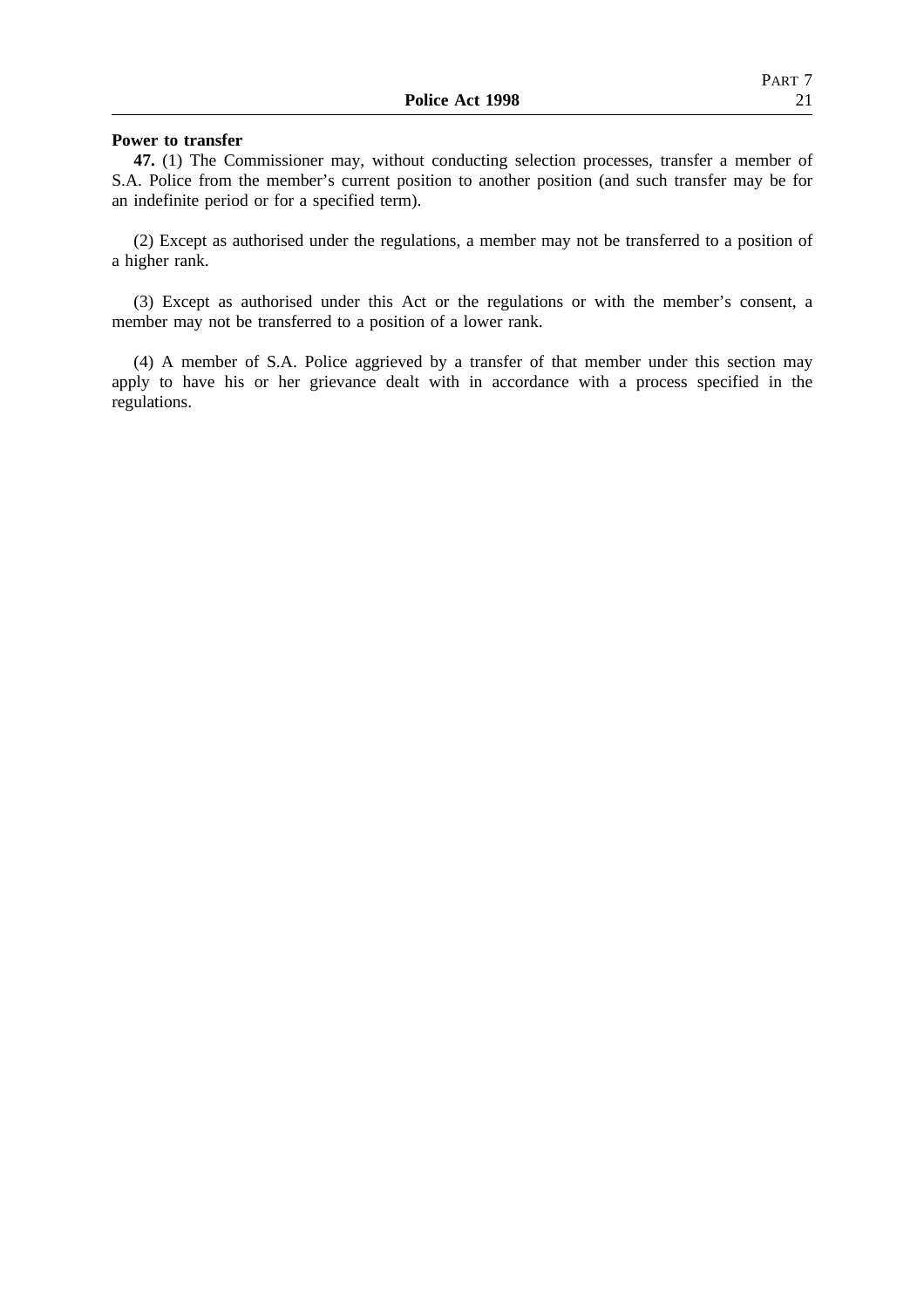## **PART 8**

## **REVIEW OF CERTAIN TERMINATION, TRANSFER AND PROMOTION DECISIONS**

## **Division 1—TERMINATION REVIEWS**

## **Right of review**

**48.** (1) A member of S.A. Police or former member may apply to the Police Review Tribunal for a review of a decision to terminate the member's appointment—

- *(a)* during a period of probation; or
- *(b)* on a ground for termination under Part 7.

(2) An application for review of the decision must be made to the Secretary to the Tribunal within the period and in the manner prescribed by regulation.

(3) The Tribunal may in an appropriate case dispense with the requirement that the application be made within the prescribed period.

## **Determination of application**

**49.** On an application for a review of a decision under this Division, the Police Review Tribunal may do one or more of the following:

- *(a)* confirm the decision;
- *(b)* quash the decision;
- *(c)* remit the matter to the Commissioner for reconsideration;
- *(d)* make recommendations for settlement of the matter.

## **Reasons for decision**

**50.** The Police Review Tribunal must, at the request of the applicant before the Tribunal or the Commissioner made within seven days after the Tribunal has made a decision on a review under this Division, give reasons in writing for the decision.

## **Appeal from decision of Tribunal**

**51.** (1) Following a decision by the Tribunal under this Division, the applicant before the Tribunal or the Commissioner may appeal to the Court against the decision.

(2) An appeal under this section must be instituted within one month of the making of the Tribunal's decision, but the Court may, if it is satisfied that it is just and reasonable in the circumstances to do so, dispense with the requirement that the appeal be instituted within that period.

(3) On an appeal under this section, the Court may do one or more of the following:

- *(a)* confirm the decision;
- *(b)* quash the decision;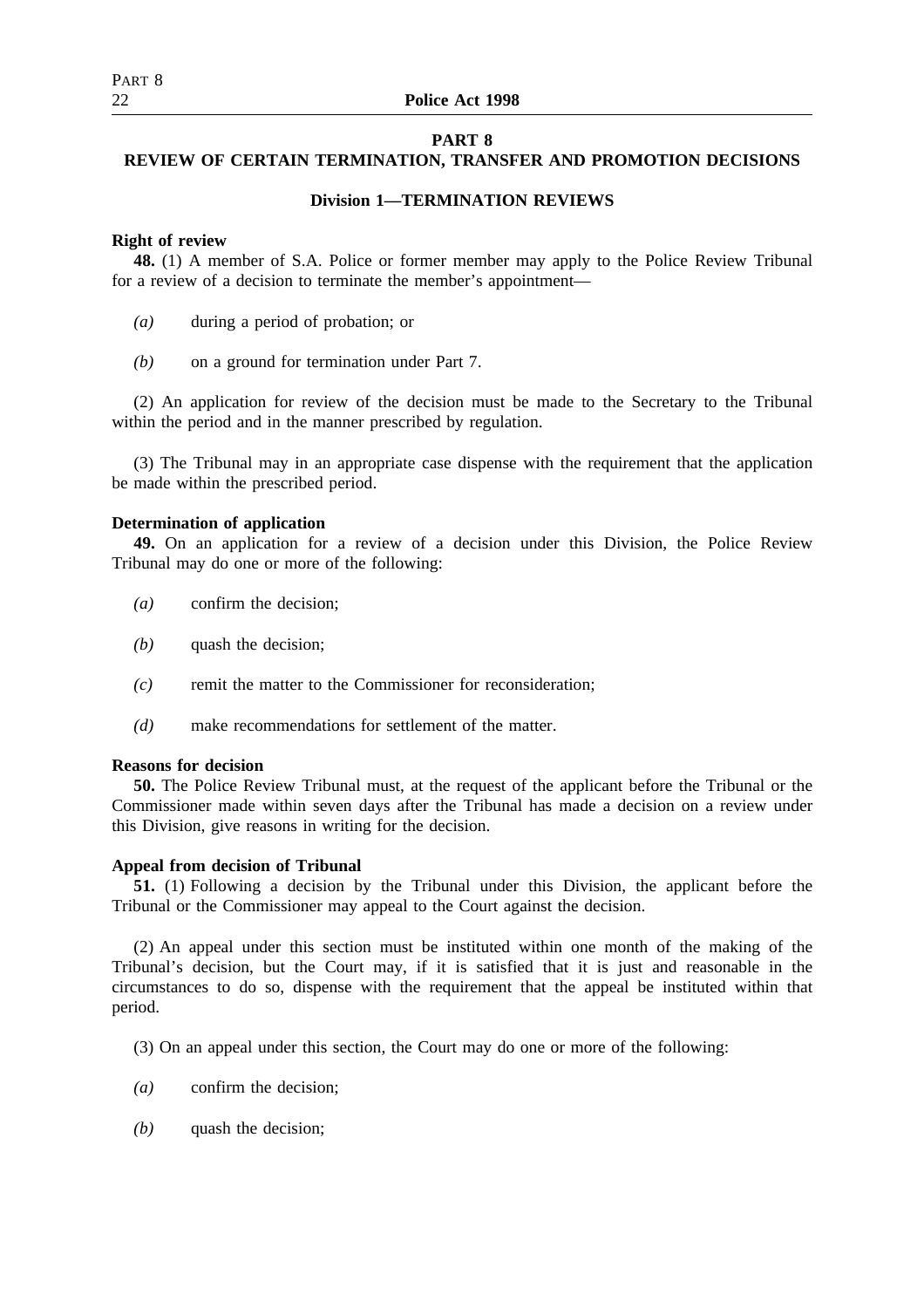*(c)* remit the matter to the Commissioner for reconsideration;

*(d)* make any further or other order as to costs or any other matter that the case requires.

(4) No further appeal lies against a decision of the Court made on an appeal under this section.

(5) In this section—

"**Court**" means the Administrative and Disciplinary Division of the District Court.

## **DIVISION 2—TRANSFER REVIEWS**

## **Review of certain transfers**

**52.** (1) If—

- *(a)* a decision is made to transfer a member of S.A. Police to another position (other than under Part 6 or section 46); and
- *(b)* the member believes that he or she is being punished for particular conduct,

the member may apply to the Police Review Tribunal for a review of the decision.

(2) An application for review of the decision must be made to the Secretary to the Tribunal within the period and in the manner prescribed by regulation.

(3) The Tribunal may in an appropriate case dispense with the requirement that the application be made within the prescribed period.

(4) If, on an application for review of a decision under this Division, the Tribunal is satisfied that the transfer is in the nature of a punishment, the Tribunal may do one or more of the following:

- *(a)* quash the decision;
- *(b)* remit the matter to the Commissioner for reconsideration;
- *(c)* make recommendations for settlement of the matter.

## **DIVISION 3—PROMOTION REVIEWS**

## **Interpretation and application**

**53.** (1) In this Division—

"**prescribed promotional position**" means a position in S.A. Police of or above the rank of senior constable but not above the rank of inspector.

(2) Nothing in this Division applies in relation to a transfer under this Act from one position in S.A. Police to another.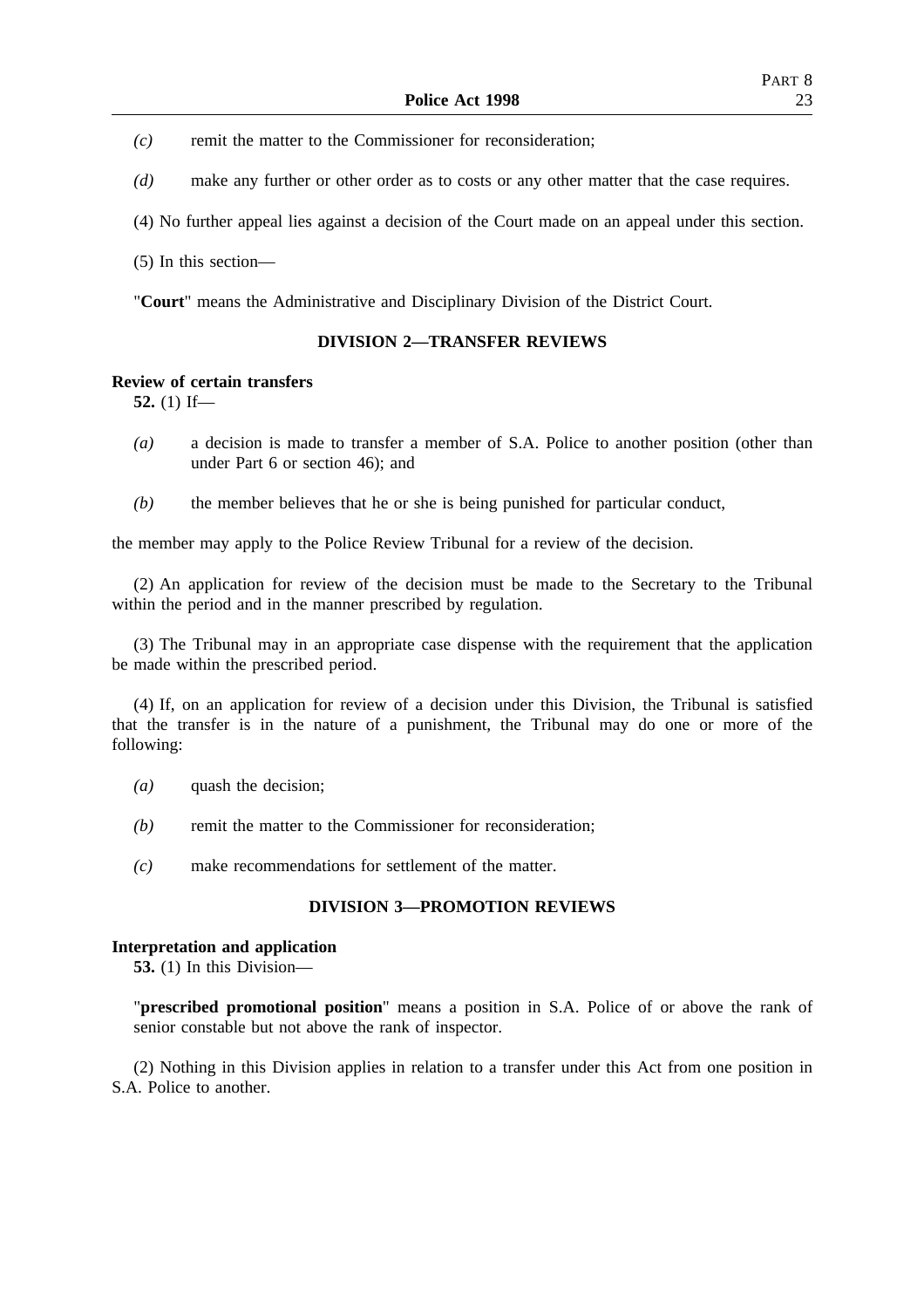## **Processes for appointment or nomination for prescribed promotional positions**

**54.** An appointment to a prescribed promotional position may not be made unless selection processes have been conducted in accordance with the regulations for the purpose of filling the position.

## **Right of review**

**55.** (1) If a member of S.A. Police is selected for appointment to a prescribed promotional position, the Commissioner must give notice of the selection decision in the *Police Gazette*.

(2) Subject to subsection (3), when such a notice is given, a member of S.A. Police who was an unsuccessful applicant and is eligible for appointment to the position may apply to the Police Review Tribunal for a review of the selection decision.

(3) A member may not make an application under subsection (2) unless the person has first made application to have his or her grievance in respect of the selection decision dealt with in accordance with a process specified in the regulations and that process has been completed.

(4) An application to the Tribunal for review of the decision must be made to the Secretary to the Tribunal within the period and in the manner prescribed by regulation.

(5) The Tribunal may in an appropriate case dispense with the requirement that the application be made within the prescribed period.

## **Grounds for application for review**

**56.** (1) An application for a review of a selection decision under this Division may only be made on one or more of the following grounds:

- *(a)* that the member selected is not eligible for appointment to the position; or
- *(b)* that the applicant for the review should have been selected based on a proper assessment of the respective merits of the applicants; or
- *(c)* that the selection processes leading to the decision were affected by nepotism or patronage or were otherwise not properly based on assessment of the respective merits of the applicants; or
- *(d)* that there was some other serious irregularity in the selection processes.

(2) In proceedings on an application for a review of a selection decision under this Division—

- *(a)* no evidence may be given or submissions made as to the qualifications or merits of an applicant for the position other than by a party to the proceedings or representative of a party to the proceedings; and
- *(b)* no documentary material may be produced as evidence of the qualifications or merits of an applicant for the position other than material that was made available to the panel of persons who made the selection decision.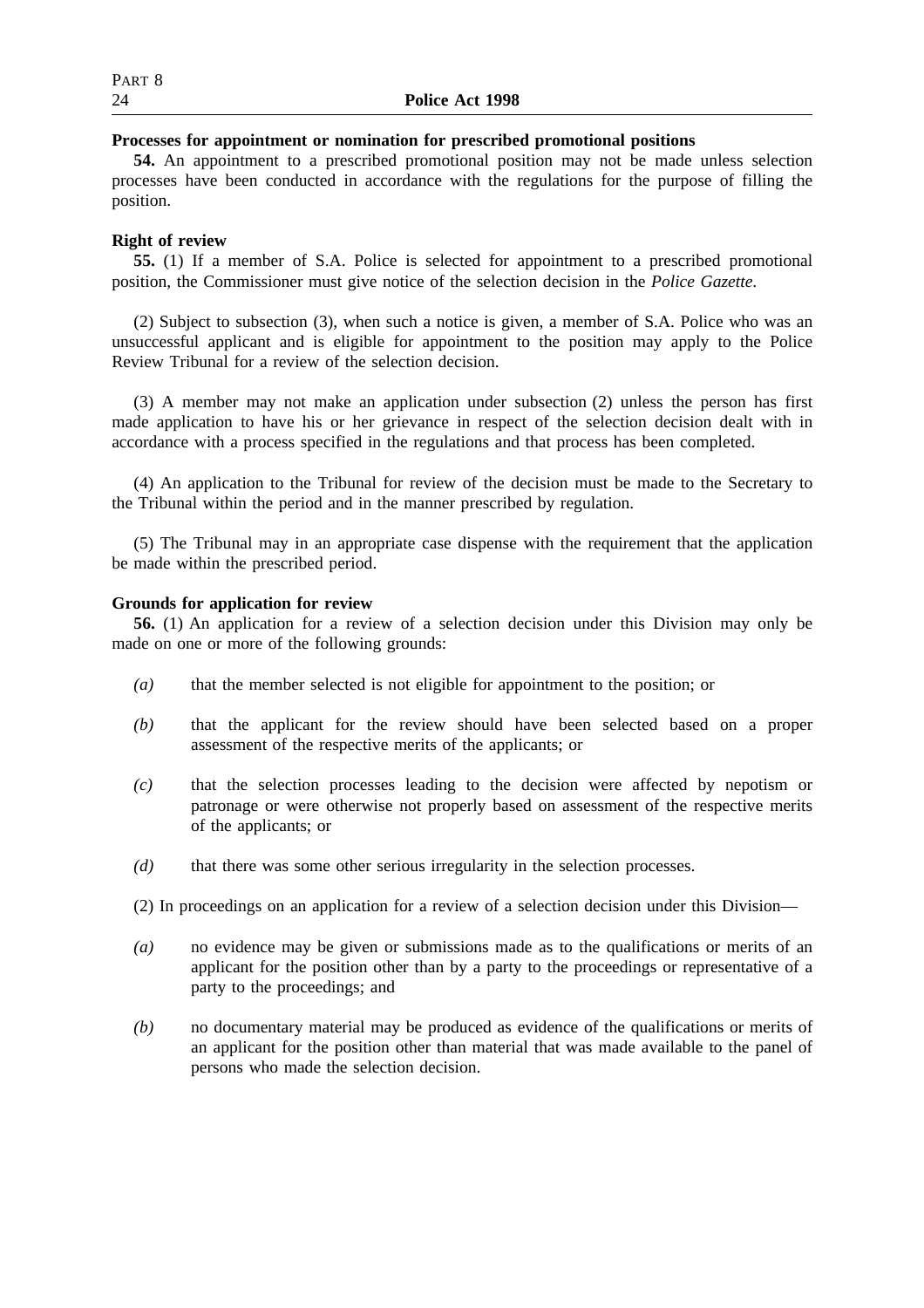## **Determination of application**

**57.** (1) On an application for a review of a selection decision under this Division, the Police Review Tribunal may do one or more of the following:

- *(a)* confirm the decision;
- *(b)* quash the decision;
- *(c)* order that the applicant for the review be appointed to the position;
- *(d)* order that the selection processes be recommenced from the beginning or some other later stage specified by the Tribunal.

(2) The Tribunal must hear and determine an application for a review of a selection decision under this Division within the period prescribed by regulation.

## **Determination of question of eligibility for appointment**

**58.** For the purposes of this Division—

- *(a)* a person is not eligible for appointment to a prescribed promotional position if the person does not have qualifications determined by the Commissioner to be essential in respect of the position; and
- *(b)* a determination by the Commissioner that specific qualifications, experience or other attributes are essential or desirable for appointment to a prescribed promotional position is binding on the Police Review Tribunal.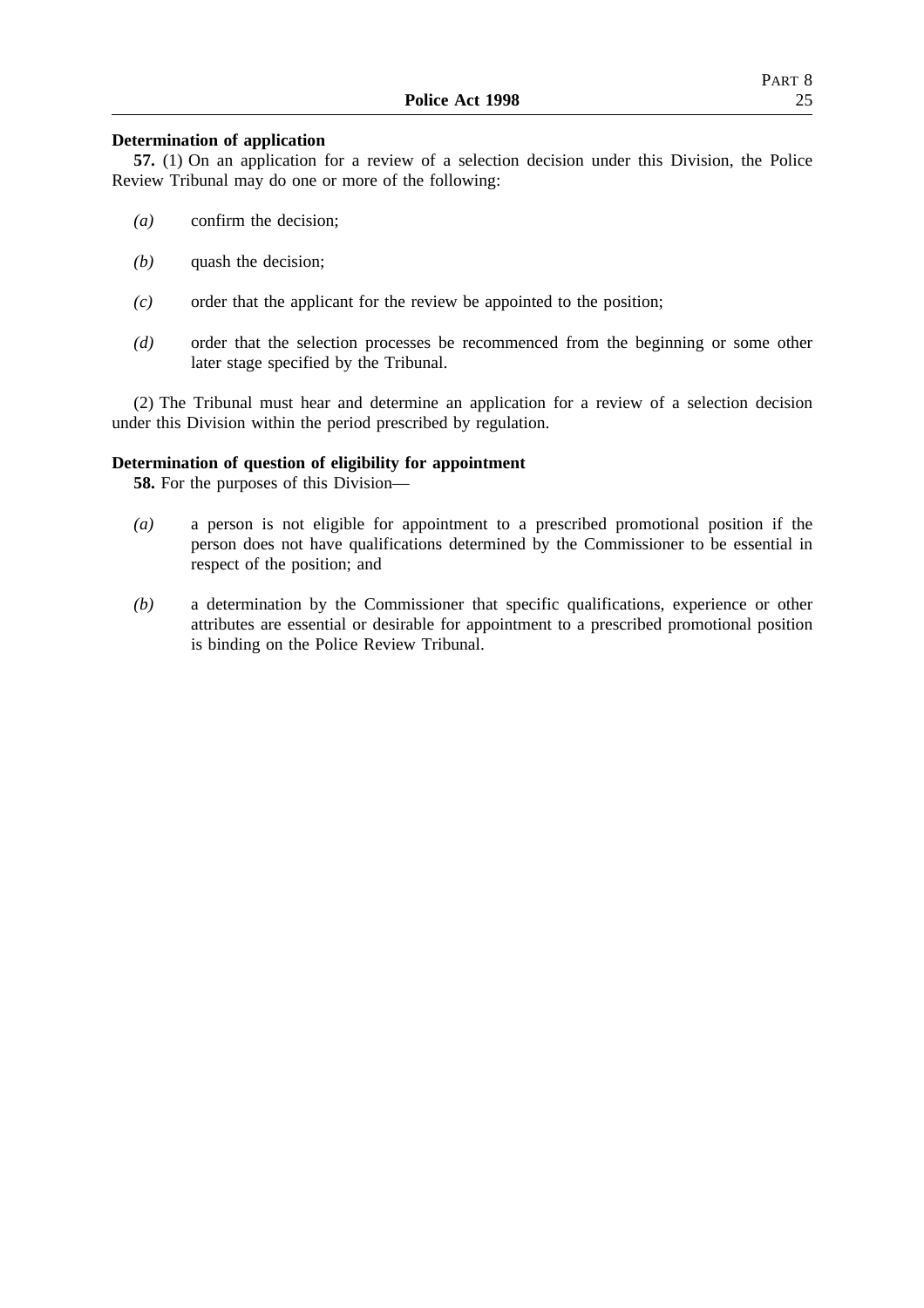## **PART 9 SPECIAL CONSTABLES**

## **Appointment of special constables**

**59.** The Commissioner may, by instrument in writing, appoint a person to be a special constable either for the whole State or for a part of the State specified in the instrument of appointment.

## **Oath or affirmation by special constables**

**60.** A person's appointment as a special constable is rendered void if he or she does not on appointment make an oath or affirmation in the form prescribed by regulation.

## **Duties and powers of special constables**

**61.** (1) A special constable—

- *(a)* has any duties imposed by the Commissioner; and
- *(b)* has, while holding appointment as a special constable, the same powers, responsibilities and immunities as a member of S.A. Police subject to any limitation imposed by the Commissioner.
- (2) The Commissioner—
- *(a)* may impose a limitation on the powers, responsibilities or immunities of a special constable by—
	- (i) the instrument of appointment of the special constable; or
	- (ii) by notice in writing to the special constable; and
- *(b)* may vary or revoke such a limitation by notice in writing to the special constable.

## **Suspension or termination of appointment of special constables**

**62.** The Commissioner may, at the Commissioner's discretion, suspend or terminate the appointment of a special constable.

## **Allowances and equipment for special constables**

**63.** The Commissioner may—

- *(a)* pay such reasonable remuneration and allowances as the Commissioner thinks proper to a special constable or person who has been a special constable; and
- *(b)* provide such clothing, arms, and equipment for a special constable as the Commissioner thinks necessary.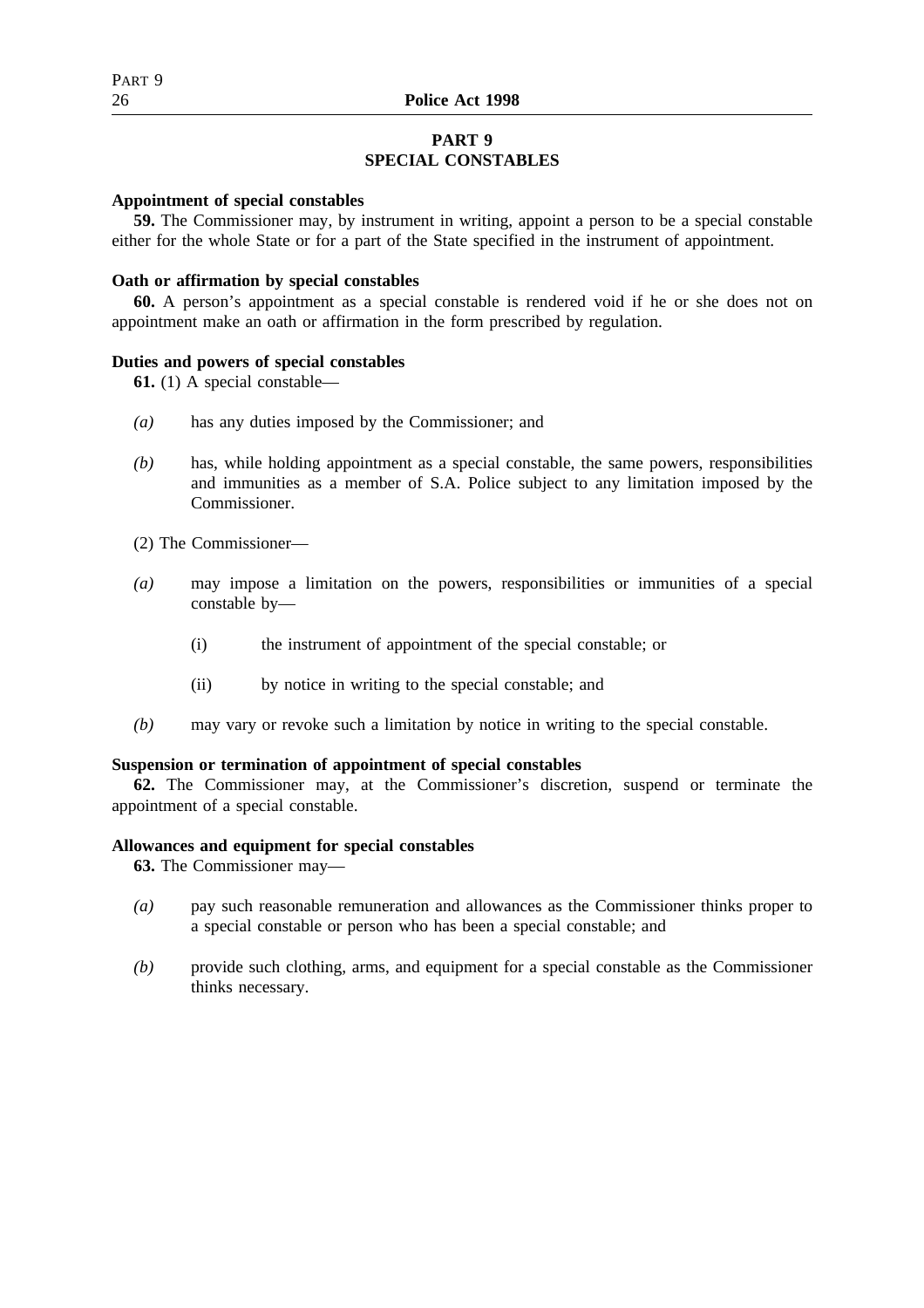## **PART 10 MISCELLANEOUS**

#### **Appointment and promotion procedures**

**64.** Members of S.A. Police, police cadets and police medical officers must be appointed and promoted in accordance with the procedures prescribed by the regulations.

## **Protection from liability for members of S.A. Police**

**65.** (1) A member of S.A. Police does not incur any civil liability for an honest act or omission in the exercise or discharge, or purported exercise or discharge, of a power, function or duty conferred or imposed by or under this or another Act or any law.

(2) A liability that would, but for subsection (1), lie against a member of S.A. Police lies against the Crown.

#### **Members subject to duty in or outside State**

**66.** (1) A member of S.A. Police is, if so ordered by the Commissioner or by another member with requisite authority, liable to perform police duties in any place within or outside the State.

(2) A member of S.A. Police, while performing duties outside the State, is required to obey orders of other members of S.A. Police and is liable for breaches of the Code in the same way as if he or she were performing duties within the State.

## **Divestment or suspension of powers**

**67.** (1) If a person ceases for any reason to be a member of S.A. Police, all powers and authorities vested in the person by or under this or another Act or any law as a member of S.A. Police or constable are divested from the person.

(2) If a person's appointment as a member of S.A. Police is suspended, all powers and authorities vested in the person by or under this or another Act or any law as a member of S.A. Police or constable are suspended for the period of the suspension.

(3) Unless the Commissioner otherwise authorises by instrument in writing, if a person who is a member of S.A. Police is seconded to a position outside S.A. Police, all powers and authorities vested in the person by or under this or another Act or any law as a member of S.A. Police or constable are suspended for the period of secondment.

#### **Duty to deliver up equipment, etc.**

**68.** (1) If a person's appointment is terminated or suspended under this Act, the person must immediately deliver up to the Commissioner, or to a person appointed by the Commissioner to receive property under this section, all property that belongs to the Crown and was supplied to the person for official purposes.

Maximum penalty: \$2 500 or six months imprisonment.

(2) A justice may issue a warrant authorising the persons named or indicated in the warrant to search any place and seize any property which has not been delivered up as required by this section.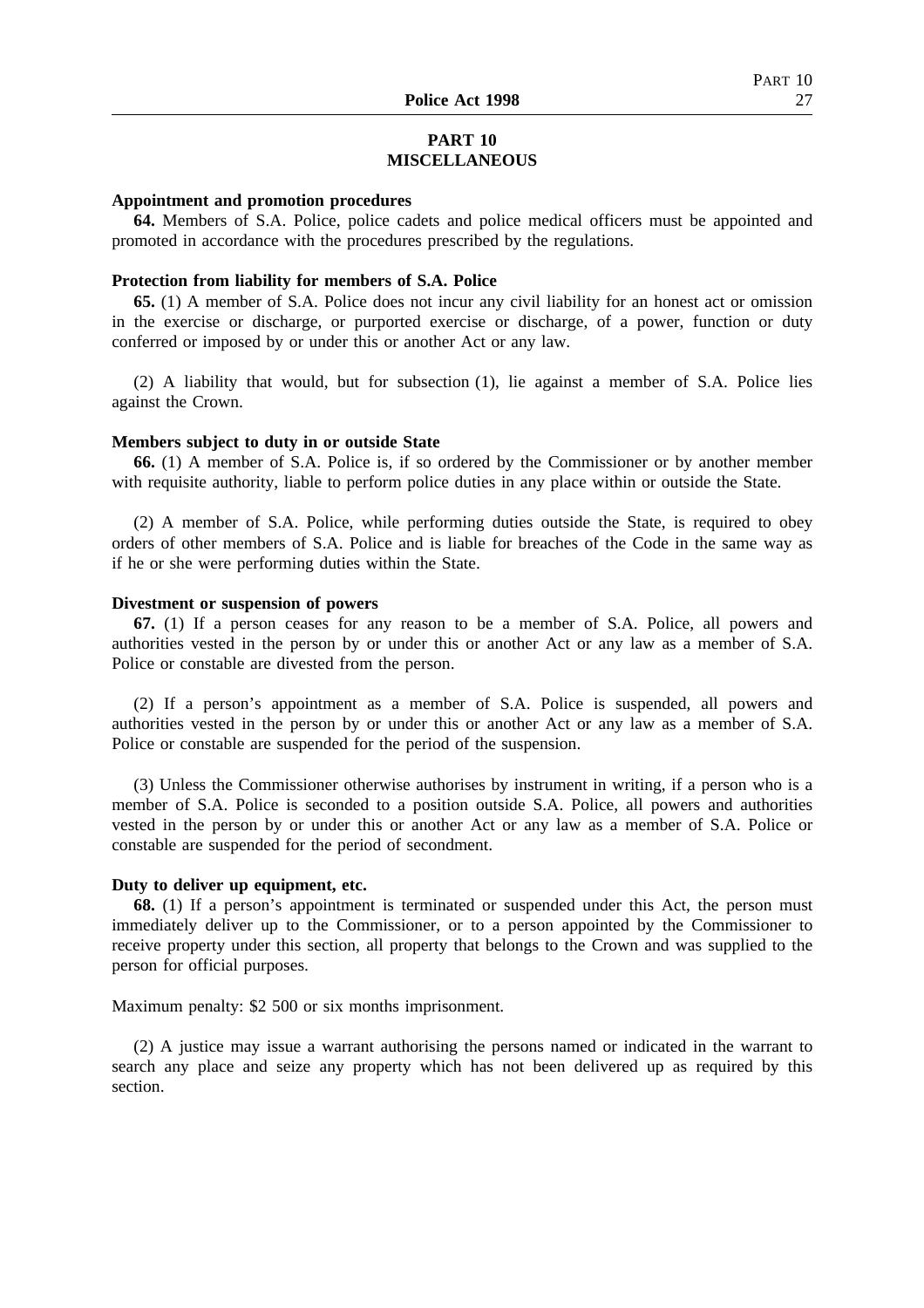## **False statements in applications for appointment**

**69.** (1) A person must not make a false statement in connection with an application for appointment under this Act.

Maximum penalty: \$2 500 or six months imprisonment.

(2) In a prosecution for an offence against subsection (1), it is not necessary for the prosecution to prove that the false statement was made wilfully or negligently, but it is a defence to prove that the defendant believed on reasonable grounds that the statement was true.

(3) If a person who has contravened subsection (1) is appointed to S.A. Police or as a police cadet, the contravention will be taken to constitute a breach of the Code and may be dealt with as such—

- *(a)* despite the fact that the person was not a member of S.A. Police or a police cadet at the time of the contravention; and
- *(b)* whether or not the person is prosecuted for an offence against subsection (1).

## **Suspension or revocation of suspension under Act or regulations**

**70.** (1) A power of the Commissioner under this Act or the regulations to suspend a person's appointment, or to order such a suspension, includes power to determine, subject to the regulations, that the period of suspension will—

- *(a)* be without any remuneration and accrual of any rights; and
- *(b)* not count as service.

(2) Despite subsection (1), remuneration may not be withheld under that subsection for more than three months.

(3) The Commissioner may at any time revoke the suspension under this Act or the regulations of a person's appointment.

(4) Subject to subsection (5), if, during a period of suspension under this Act or the regulations, the person resigns or retires or his or her appointment is terminated under Part 6—

- *(a)* the person will not be entitled to any remuneration or accrual of any rights in respect of the period of suspension (and any remuneration paid to him or her in respect of the period will be recoverable); and
- *(b)* the period of the suspension will not count as service.

(5) The Commissioner may, if the Commissioner considers it appropriate to do so in circumstances referred to in subsection (4) or otherwise, order—

- *(a)* that a person is entitled to all or part of any remuneration or accrual of rights withheld in consequence of a suspension; and
- *(b)* that all or part of the period of the suspension will count as service.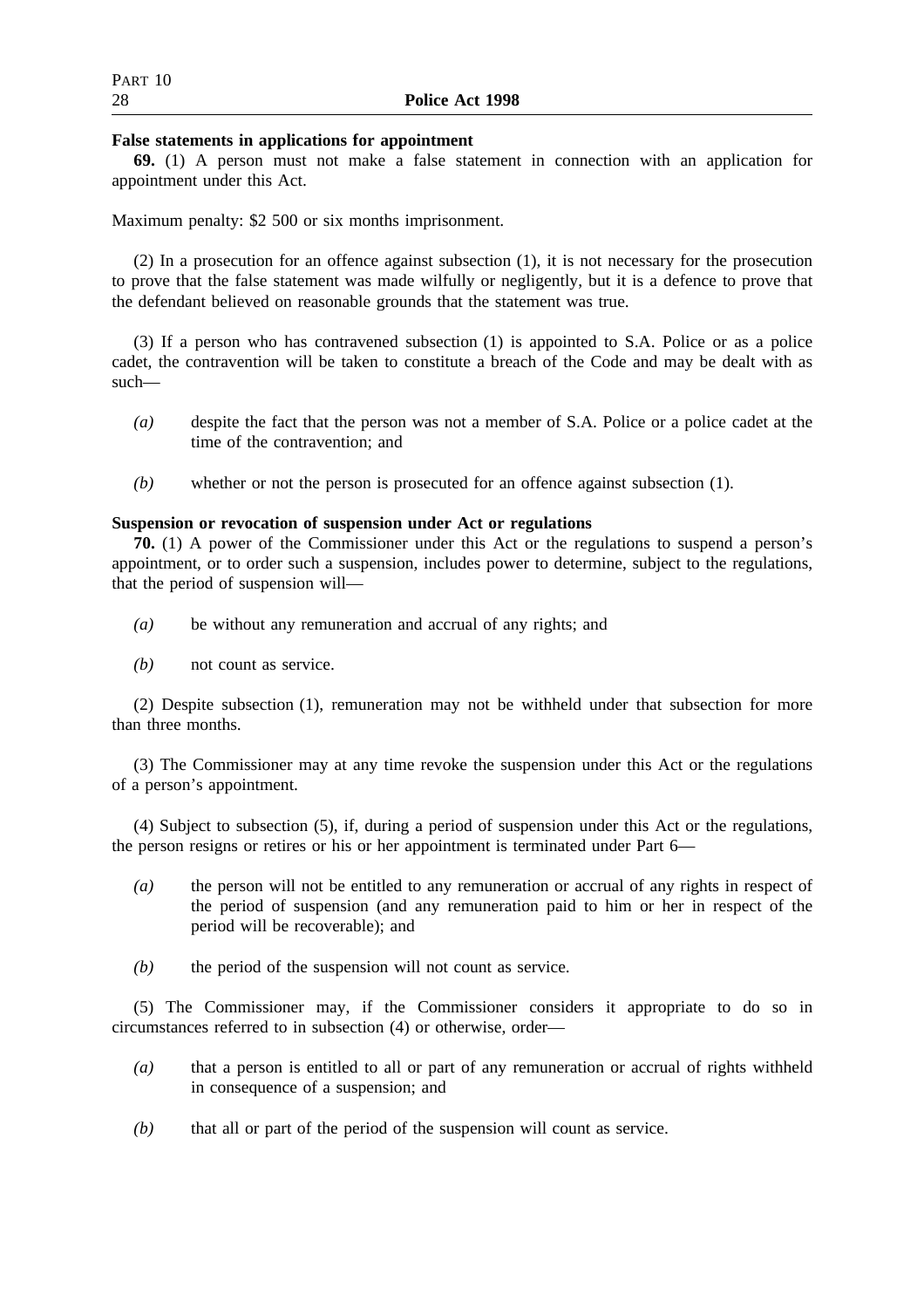## **Evidence of appointment**

**71.** (1) Common reputation that a person is a member of S.A. Police, or holds a particular position or rank in S.A. Police, is proof of that matter in the absence of evidence to the contrary.

(2) An apparently genuine document purporting to be signed by the Commissioner certifying that a specified person was at a specified time a member of S.A. Police, or the holder of a specified position or rank in S.A. Police, will be accepted as proof, in the absence of proof to the contrary, of the matter so certified.

#### **Execution of process**

**72.** (1) A member of S.A. Police must execute every process directed to the member for levying the amount of—

- *(a)* any recognisance forfeited to the Crown;
- *(b)* any fine lawfully imposed on a person.

(2) Any process, order, warrant or command of a court or justice directed, delivered or given to a member of S.A. Police may be executed and enforced by another member of S.A. Police or the member's assistants.

(3) The other member or assistant has all the rights, powers and authorities for and in the execution of that process, order, warrant or command as if named in the warrant as the person to whom it is directed.

#### **Allowances**

**73.** Members of S.A. Police and police cadets are entitled to receive allowances in respect of such matters and at such rates as are approved from time to time by the Commissioner.

#### **Impersonating police and unlawful possession of police property**

**74.** (1) A person who, without lawful excuse—

- *(a)* wears what is or appears to be a police uniform; or
- *(b)* represents himself or herself by word or conduct to be a police officer,

is guilty of an offence.

Maximum penalty: \$2 500 or imprisonment for six months.

(2) A person who, without lawful excuse, has possession of a police uniform or police property is guilty of an offence.

Maximum penalty: \$2 500 or imprisonment for six months.

(3) This section does not prevent a person engaged in a theatrical performance or social entertainment from wearing what appears to be a police uniform in the course of, and for the purpose of, the performance or entertainment.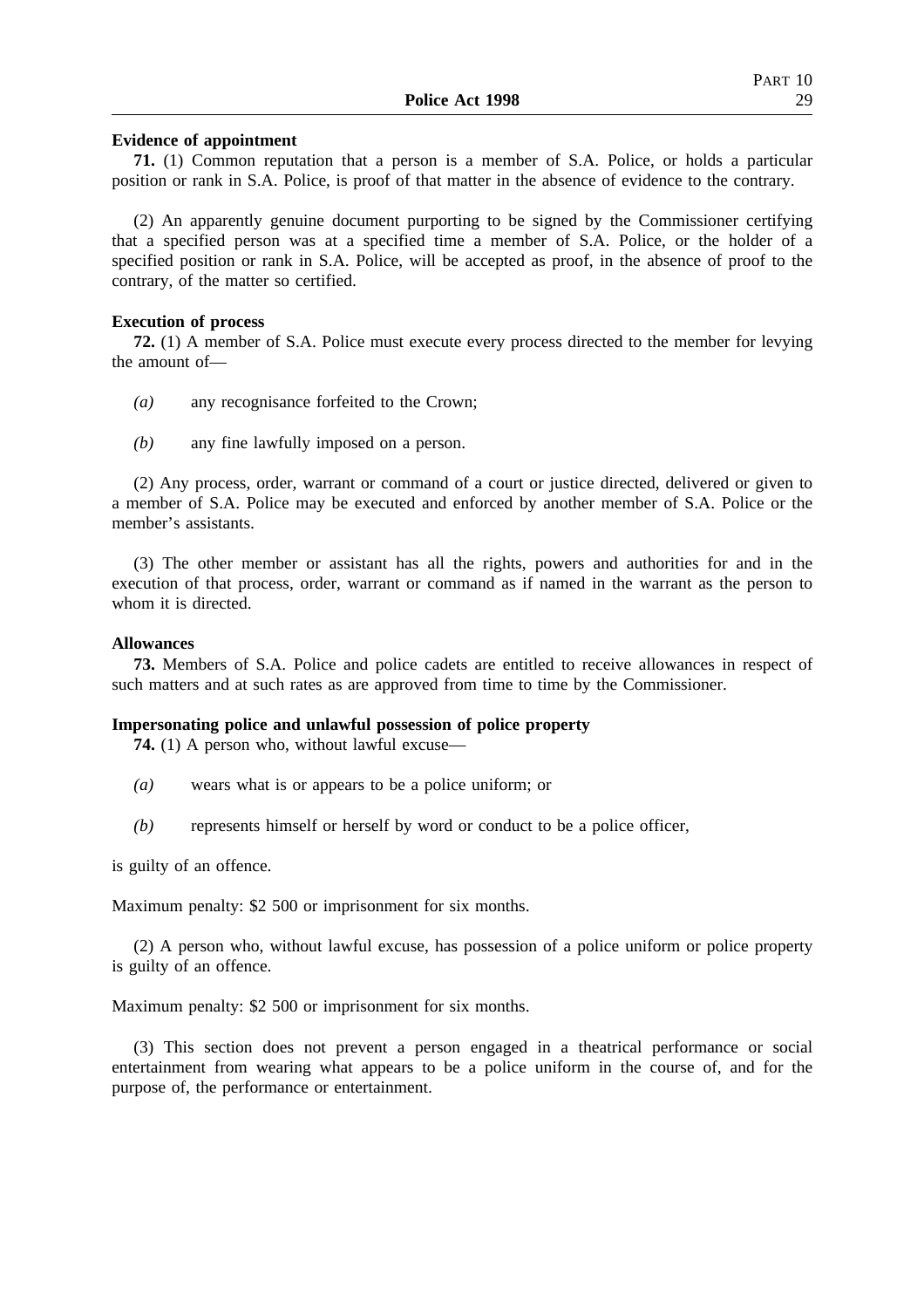(4) In this section—

"**police officer**" means a member of S.A. Police or any other police service or force in Australia or any other country, and includes a police cadet;

"**police property**" means property supplied, or to be supplied, to a police officer for official purposes;

"**police uniform**" means all or part of the uniform of a police officer.

## **Annual reports by Commissioner**

**75.** (1) The Commissioner must, on or before 30 September in each year, deliver to the Minister a report on S.A. Police and its operations during the period of 12 months that ended on the preceding 30 June.

(2) The Commissioner must include in the report any information required under the regulations or by the Minister.

(3) The Minister must cause a copy of the report to be laid before each House of Parliament within 12 sitting days after his or her receipt of the report.

## **Regulations**

**76.** (1) The Governor may make such regulations as are contemplated by this Act, or as are necessary or expedient for the purposes of this Act.

(2) A regulation—

- *(a)* may be of general or limited application and may vary in operation according to factors stated in the regulation; and
- *(b)* may leave a matter or thing to be determined, dispensed with, regulated or prohibited according to the discretion of the Minister or the Commissioner, either generally or in a particular case or class of cases; and
- *(c)* may impose a penalty not exceeding \$1 250 for contravention of, or non-compliance with, the regulation.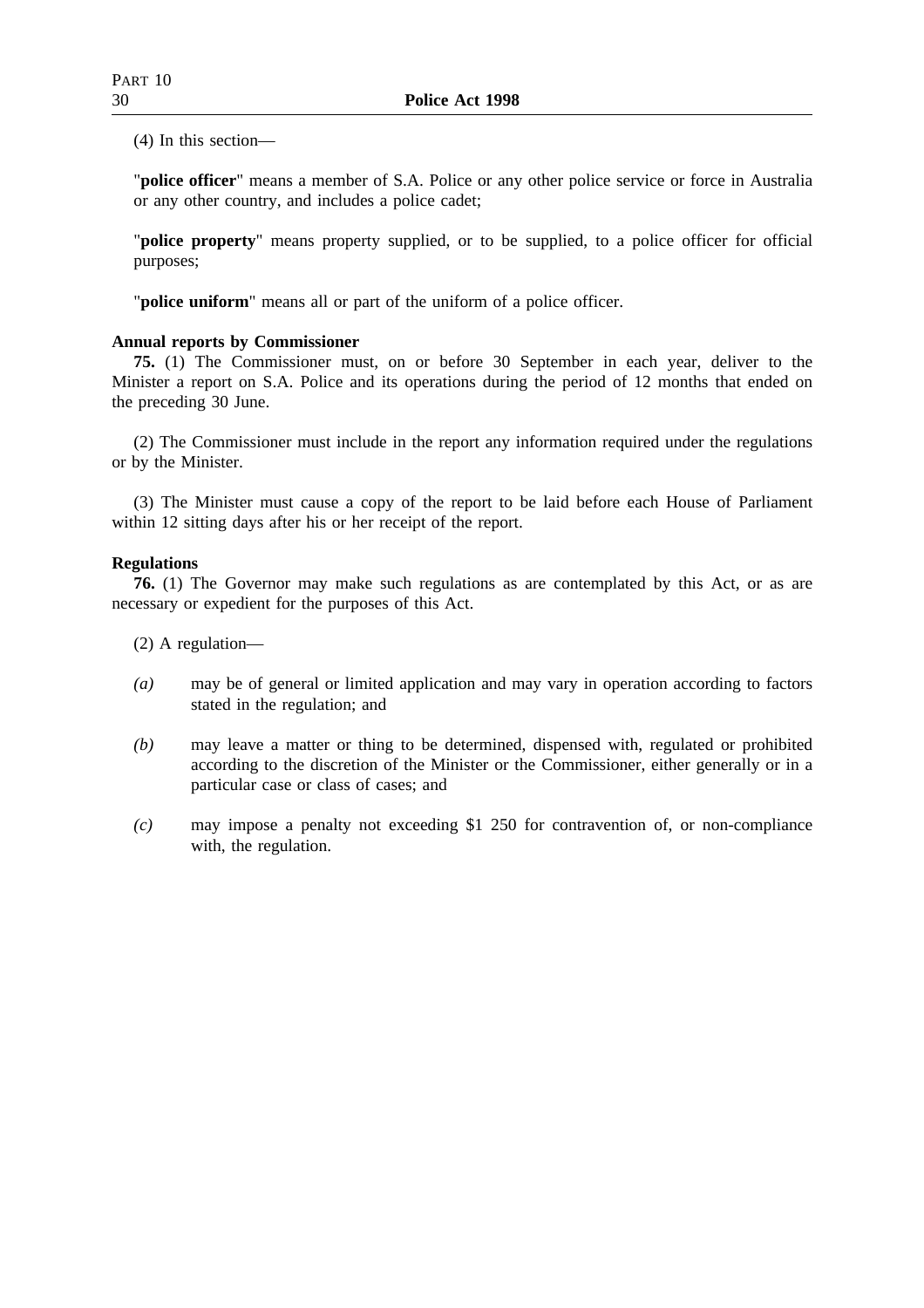## **SCHEDULE 1**

#### *Police Review Tribunal*

#### **Constitution of Tribunal**

**1.** (1) The Police Review Tribunal is established.

(2) The Chief Magistrate of the Magistrates Court will, on the commencement of any proceedings under Divisions 1 or 2 of Part 8, select a Magistrate to constitute the Tribunal for the purpose of those proceedings.

(3) The Tribunal will, for the purposes of proceedings under Division 3 of Part 8, consist of a person appointed by the Minister under subclause (4) or, if that person is unable to act, a person appointed as a deputy under subclause (5).

(4) The Minister may appoint a person to the Tribunal for a term of three years and on conditions determined by the Minister.

(5) The Minister may appoint a deputy of a person appointed to the Tribunal under subclause (4).

(6) The appointment of a deputy will be for a term of three years and on conditions determined by the Minister.

- (7) A person appointed under subclause (4) or (5)—
- *(a)* will be eligible for reappointment at the end of a term of office;
- *(b)* may resign by written notice addressed to the Minister;
- *(c)* may be removed from office by the Minister on the ground of misconduct, neglect of duty, incompetence, or physical or mental incapacity to carry out official duties.

#### **Secretary to Tribunal**

**2.** The Minister will appoint a Secretary to the Tribunal.

#### **Proceedings before Tribunal**

**3.** (1) The Tribunal must in relation to any proceedings before the Tribunal give the Commissioner and the applicant (the "**parties**" to the proceedings) reasonable notice of the time and place at which the proceedings are to be heard and must afford them a reasonable opportunity to call or give evidence, to examine or crossexamine witnesses and to make submissions to the Tribunal.

(2) Subject to subclause (3), a party to proceedings before the Tribunal is entitled to appear personally, or by representative, in the proceedings.

(3) A party is not entitled to be represented by a legal practitioner in proceedings under Division 3 of Part 8.

(4) If a party to whom notice has been given under subclause (1) does not attend at the time and place fixed by the notice, the Tribunal may proceed in the absence of the party.

- (5) In its proceedings under this Act, the Tribunal—
- *(a)* will act according to equity, good conscience and the substantial merits of the case without regard to technicalities and legal forms; and
- *(b)* is not bound by any rules of evidence, but may inform itself on any matter in such manner as it thinks fit.
- (6) The Tribunal must keep a record of any evidence taken during proceedings.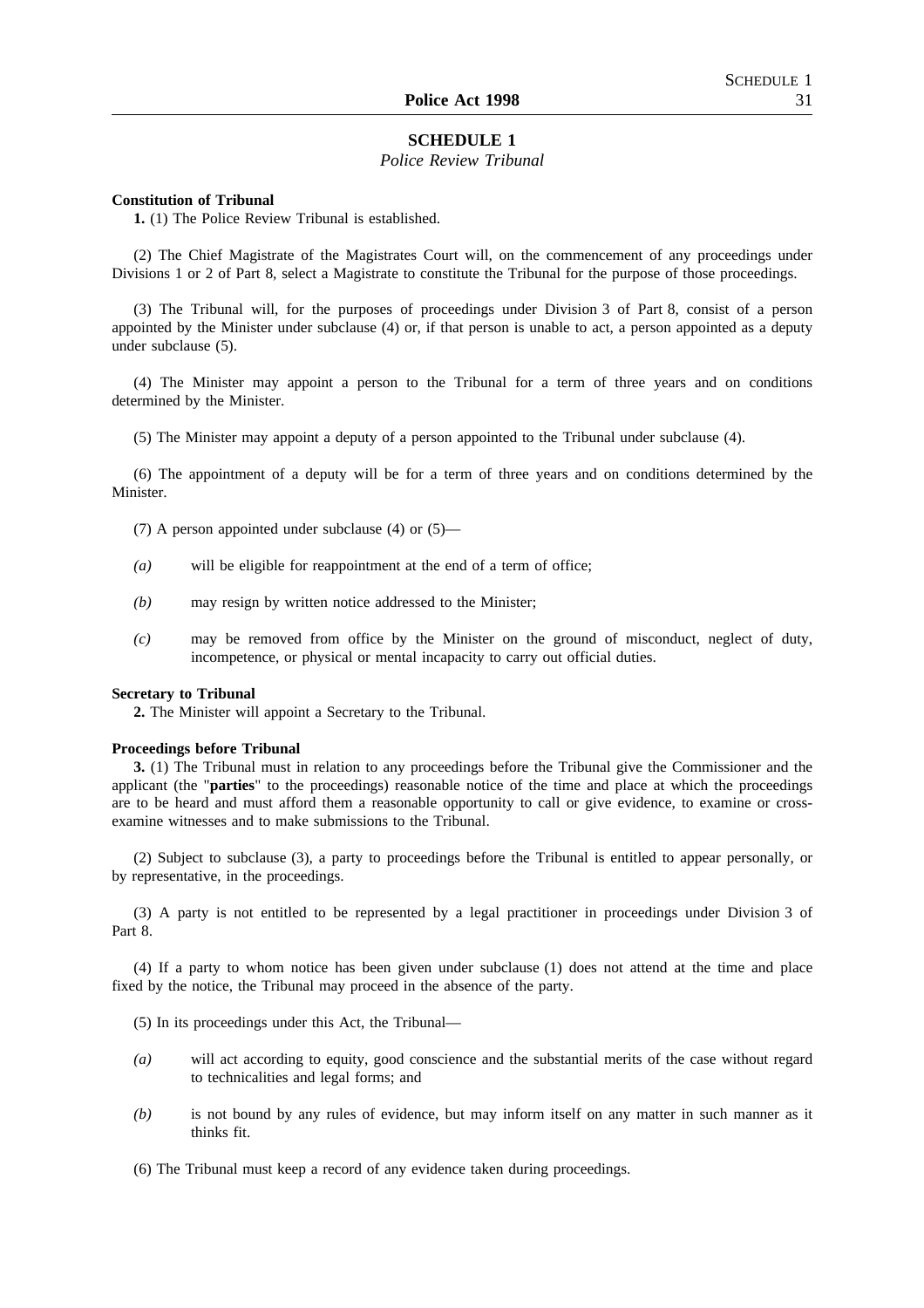(7) The Tribunal may decline to hear or determine proceedings that appear to be trivial, frivolous or vexatious.

#### **Powers of Tribunal**

**4.** (1) The Tribunal may, for the purposes of its proceedings—

- *(a)* by summons signed by the Tribunal or the Secretary to the Tribunal, require the attendance before the Tribunal of any person; and
- *(b)* by summons signed by the Tribunal or the Secretary to the Tribunal, require the production of any document, object or material; and
- *(c)* require a person to make an oath or affirmation truly to answer all questions put by the Tribunal or a person appearing before the Tribunal; and
- *(d)* require a person appearing before the Tribunal to answer any relevant questions put by the Tribunal or a person appearing before the Tribunal.
- (2) Subject to subclause (3), if a person—
- *(a)* who has been served with a summons to attend before the Tribunal fails without reasonable excuse to attend in obedience to the summons; or
- *(b)* who has been served with a summons to produce any document, object or material fails without reasonable excuse to comply with the summons; or
- *(c)* misbehaves before the Tribunal, wilfully insults the Tribunal or interrupts the proceedings of the Tribunal; or
- *(d)* refuses to be sworn or to affirm, or to answer a relevant question, when required to do so by the Tribunal,

the person is guilty of an offence and liable to a penalty not exceeding \$2 500.

(3) A person is not obliged to answer a question under this clause if the answer to the question would tend to incriminate the person of an offence, or to produce any document, object or material if it or its contents would tend to incriminate the person of an offence.

#### **Practice and procedure**

**5.** Subject to this Act and the regulations, the practice and procedure of the Tribunal are to be as determined by the Tribunal.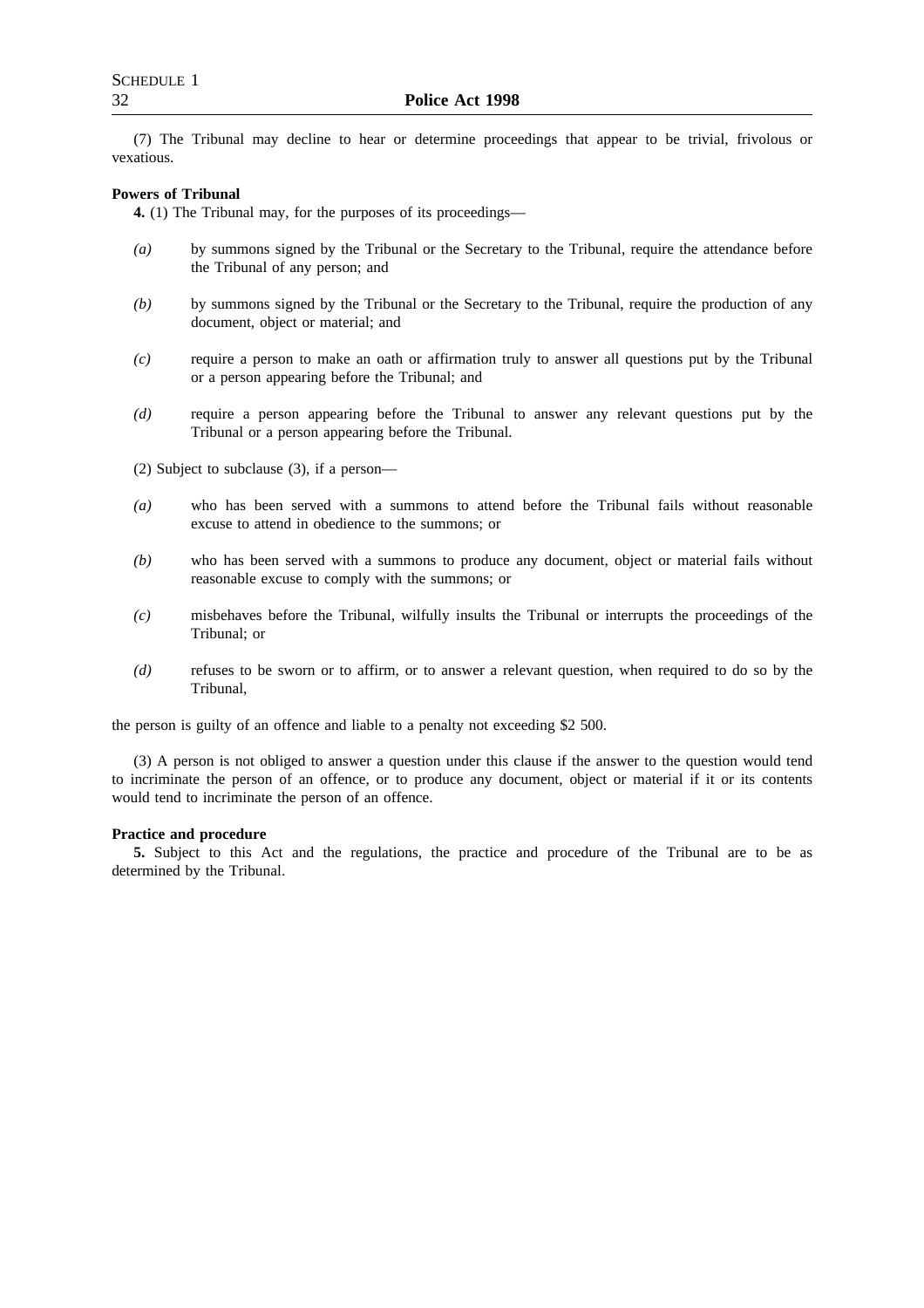## **SCHEDULE 2**

#### *Repeal and Transitional Provisions*

#### **Repeal**

**1.** The *Police Act 1952* is repealed.

#### **Transitional provisions**

**2.** (1) Subject to this clause, a person holding a position or employed under the repealed Act immediately before the commencement of this Act continues, subject to this Act, in the position or employment as if appointed under the corresponding provision of this Act.

(2) For the purposes of subclause (1), a police aide is to be taken to continue as a community constable.

(3) Sections 16, 17 and 18 do not apply to the holder of a position of Assistant Commissioner appointed to the position before the commencement of the *Police (Contract Appointments) Amendment Act 1996* (19 December 1996) and instead the provisions of this Act relating to conditions of appointment, performance standards and termination of appointment (including subclause (4)) apply to the holder of such a position in the same way as to an officer below the rank of Assistant Commissioner.

(4) The provisions of Part 4 relating to performance standards apply to an officer below the rank of Assistant Commissioner appointed to his or her position before the commencement of this Act as well as to a person appointed to a position as an officer after that commencement.

(5) General and special orders given by the Commissioner and in force under the repealed Act immediately before the commencement of this Act continue in force subject to this Act as if given under Part 2 of this Act.

(6) A direction, determination, limitation, delegation or decision of any kind given, imposed or made by the Commissioner and in force under the repealed Act immediately before the commencement of this Act continues in force subject to this Act as if given, imposed or made under the corresponding provision of this Act.

(7) A reference in another Act or in an instrument (whether of a legislative nature or not) to a police aide is to be read as a reference to a community constable.

(8) The *Acts Interpretation Act 1915* applies, except to the extent of any inconsistency with the provisions of this schedule, to the repeal effected by this schedule.

(9) In this clause—

"**repealed Act**" means the *Police Act 1952* repealed by this schedule.